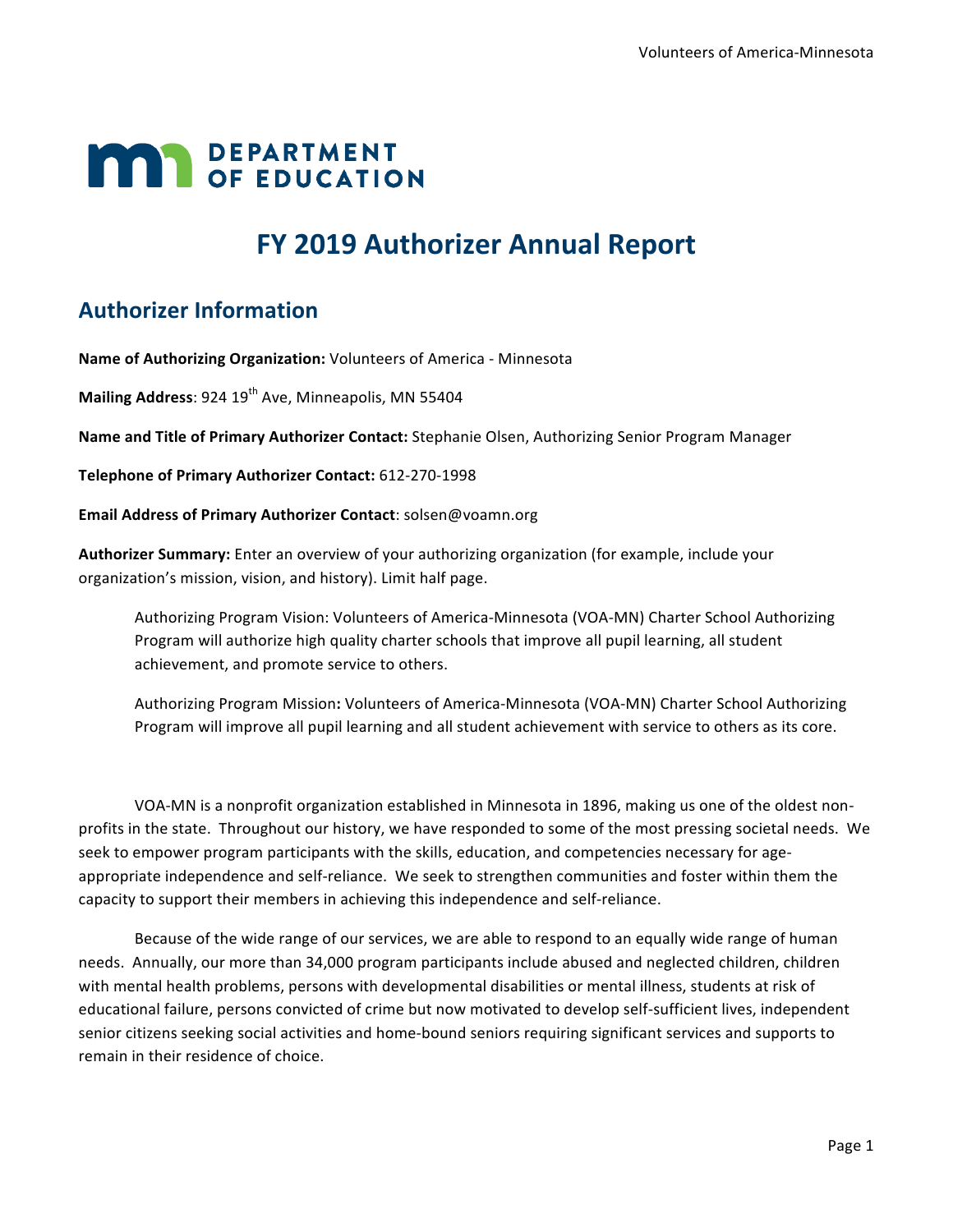VOA-MN is one of the oldest, largest and most comprehensive human service organizations in the state. In 2000, the Minnesota state legislature made it possible for a non-profit organization in Minnesota to authorize charter schools. At this time, Volunteers of America-Minnesota became the first non-profit charter school authorizer in the nation. We have a rich history of developing innovative programs to meet emerging social needs. We pride ourselves on sponsoring programs which are able to explicitly articulate the outcomes achieved in our program participants' lives. VOA-MN Charter School Authorizing Program provides Minnesota students with high quality choices in public education through our portfolio of high-performing charter schools and is a model of excellence in authorizing throughout the state and nation.

In the years that we have been authorizing, VOA-MN has developed and practices a model of charter school authorizing that goes beyond the compliance-based role vaguely outlined in state statute. We engage in pro-active relationships and add value to the schools with which we work. During the startup phase VOA-MN works closely with founding groups to ensure that tasks necessary to a successful opening (facility, finance, human resources, marketing/recruitment, curriculum development) are accomplished in a timely manner. Once operational, VOA-MN continues to vigilantly monitor the academic, board governance, operations, and financial performance of its schools through frequent communication, school site visits, board meeting observations, and regularly reviewing of school documents. When signs of trouble arise, we work closely with the school's board to problem solve and identify resources that may be helpful. This is a departure from the traditional reactive relationship between charter school authorizers and schools.

Our authorizer cooperative oversight is ongoing and intended to help charter schools live up to the promise of increased autonomy in exchange for increased accountability. In addition, to be authorized by VOA-MN means you are not just a charter school, but a part of the bigger VOA-MN Charter School Network, which promotes relationships between schools and the larger charter school community by creating professional development opportunities for participants—whether as a board member, school leader, or community member. VOA-MN authorized schools pride themselves on being a part of the high quality of the schools that comprises the VOA-MN Network of Authorized Charter Schools. Being authorized by VOA-MN means being a part of a strong network of charter schools that meets at least annually, regularly shares ideas on effective educational and operational strategies, offers peer mentoring to new leaders, and together broaden individuals' understanding of the charter school community throughout Minnesota.

### **Authorizer Processes**

#### **New Charter School Applications in FY 2019 (B.1)**

#### Did your organization review any new charter school applications in FY 2019?

No.

#### **If no, please provide an explanation:**

We did not have any applications submitted for review. Furthermore, our focus was on expanding the schools that we already authorize.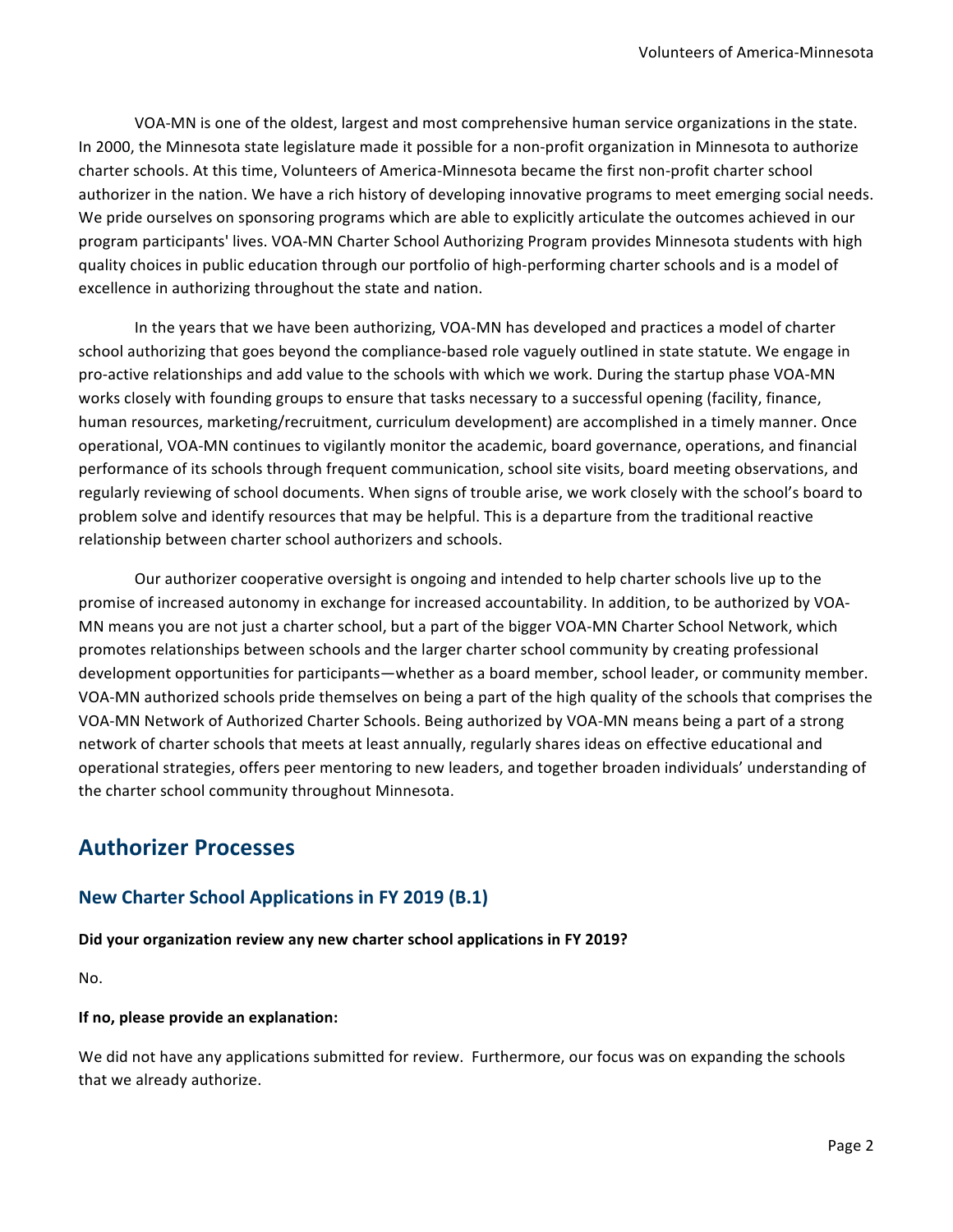#### If yes, complete the table below for each application:

| Name of Charter School<br><b>Applicant</b> | <b>Authorizer</b><br><b>Approval or</b><br><b>Disapproval</b> | <b>Minnesota</b><br><b>Department of</b><br><b>Education (MDE)</b><br><b>Approval or</b><br><b>Disapproval</b> | If Disapproved,<br>Reason(s) for<br><b>Disapproval</b> | <b>Application</b><br>Withdrawn by<br><b>Applicant</b> |
|--------------------------------------------|---------------------------------------------------------------|----------------------------------------------------------------------------------------------------------------|--------------------------------------------------------|--------------------------------------------------------|
| N/A                                        | N/A                                                           | N/A                                                                                                            | N/A                                                    | N/A                                                    |

#### **New Charter School Openings in FY 2019 (B.2)**

#### Did your organization engage in ready-to-open activities in FY 2019?

No

#### **If no, please provide an explanation:**

Our focus as an authorizer has been on ensuring that our newer operational schools continued to stabilize and excel and supporting the expansion of our more established, high-performing schools.

#### If yes, complete the table below for each charter school scheduled to open:

| Name of Charter School<br><b>Projected to Begin Serving</b><br><b>Students in FY 2019</b> | <b>Projected</b><br><b>Opening</b><br><b>Date</b> | Did this<br><b>School Open</b><br>as Planned? | If No, Provide Reason(s) and Revised Projected<br><b>Opening Date</b> |
|-------------------------------------------------------------------------------------------|---------------------------------------------------|-----------------------------------------------|-----------------------------------------------------------------------|
| N/A                                                                                       | N/A                                               | N/A                                           | N/A                                                                   |

#### **Charter School Expansion Applications in FY 2019 (B.2)**

#### Did your organization review any site and/or grade expansion applications in FY 2019?

Technically, no. However, the review of the New Century School expansion application occurred during summer 2019 - end of FY19 and beginning of FY20.

#### **If no, please provide an explanation:**

By school choice, the expansion planning by our schools was not deemed ready for application submission to authorizer VOA-MN during FY19 for formal review.

#### If yes, complete the table below for each application: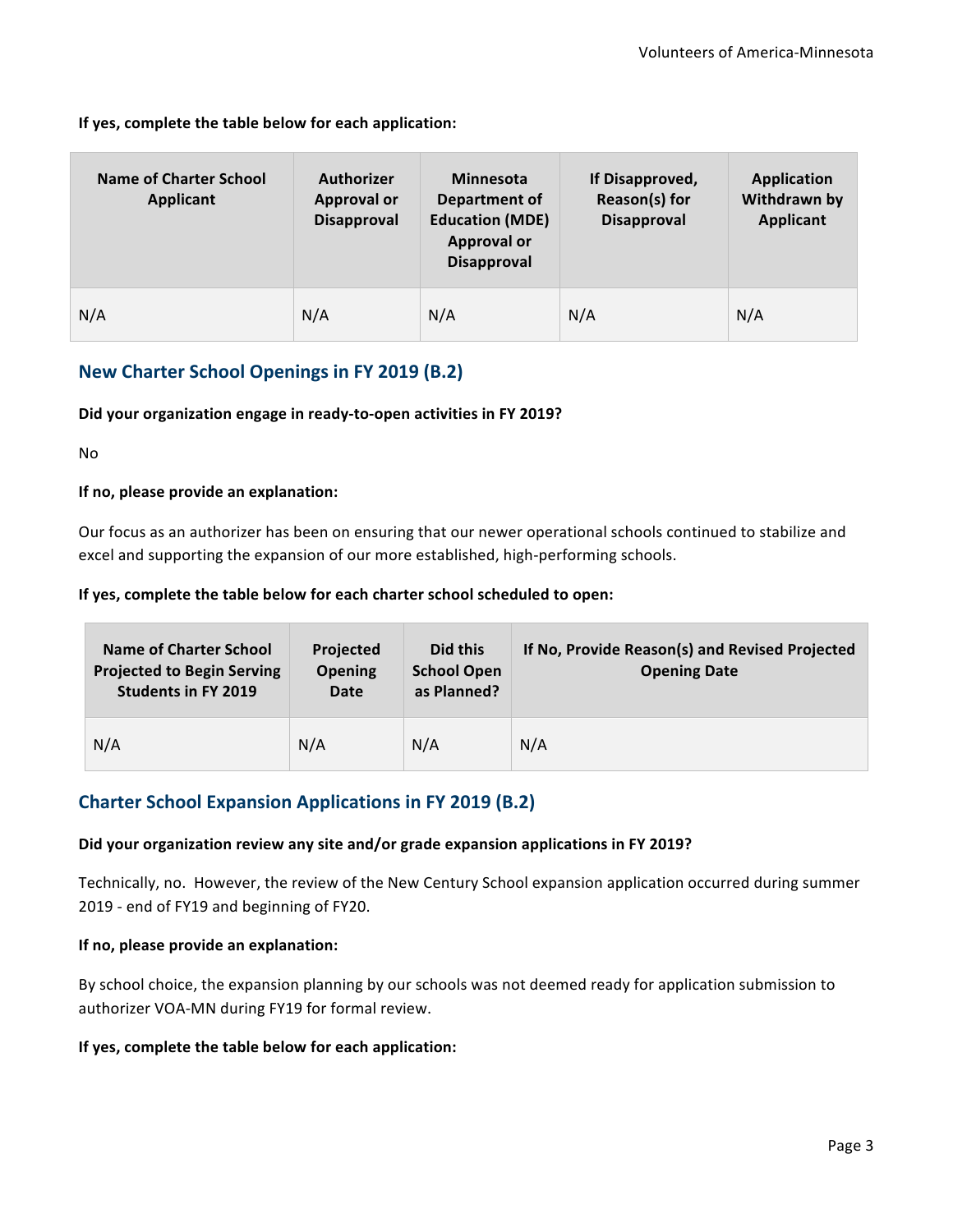| Name of Charter<br><b>School</b> | <b>Proposed</b><br><b>Additional</b><br>Grades to be<br>Served and/or<br>Location of<br><b>New Site</b> | <b>Authorizer</b><br><b>Approval or</b><br>Disapproval | <b>MDE Approval</b><br>or Disapproval | If Disapproved,<br>Reason(s) for<br>Disapproval | Application<br>Withdrawn by<br><b>Applicant</b> |
|----------------------------------|---------------------------------------------------------------------------------------------------------|--------------------------------------------------------|---------------------------------------|-------------------------------------------------|-------------------------------------------------|
| N/A                              | N/A                                                                                                     | N/A                                                    | N/A                                   | N/A                                             | N/A                                             |

#### **Official Early Learning Program Recognition Requests in FY 2019 (B.2)**

#### Did your organization review any requests for official early learning program recognition in FY 2019?

No

#### **If no, please provide an explanation:**

By school choice, the expansion planning by our schools was not deemed ready for application submission to authorizer VOA-MN during FY19 for formal review.

#### If yes, complete the table below for each request:

| <b>Name of Charter</b><br><b>School</b> | <b>Early Learning</b><br><b>Program Seeking</b><br>Recognition | <b>Authorizer</b><br><b>Approval or</b><br><b>Disapproval</b> | <b>MDE Approval</b><br>or Disapproval | If Disapproved,<br>Reason(s) for<br><b>Disapproval</b> | <b>Application</b><br>Withdrawn by<br><b>Applicant</b> |
|-----------------------------------------|----------------------------------------------------------------|---------------------------------------------------------------|---------------------------------------|--------------------------------------------------------|--------------------------------------------------------|
| N/A                                     | N/A                                                            | N/A                                                           | N/A                                   | N/A                                                    | N/A                                                    |

#### **Charter School Change in Authorizer Requests in FY 2019 (B.2)**

#### Did your organization review change in authorizer requests in FY 2019?

No

**If no, please provide an explanation:** 

Authorizer VOA-MN did not receive any change of authorizer requests.

#### If yes, complete the table below for each request: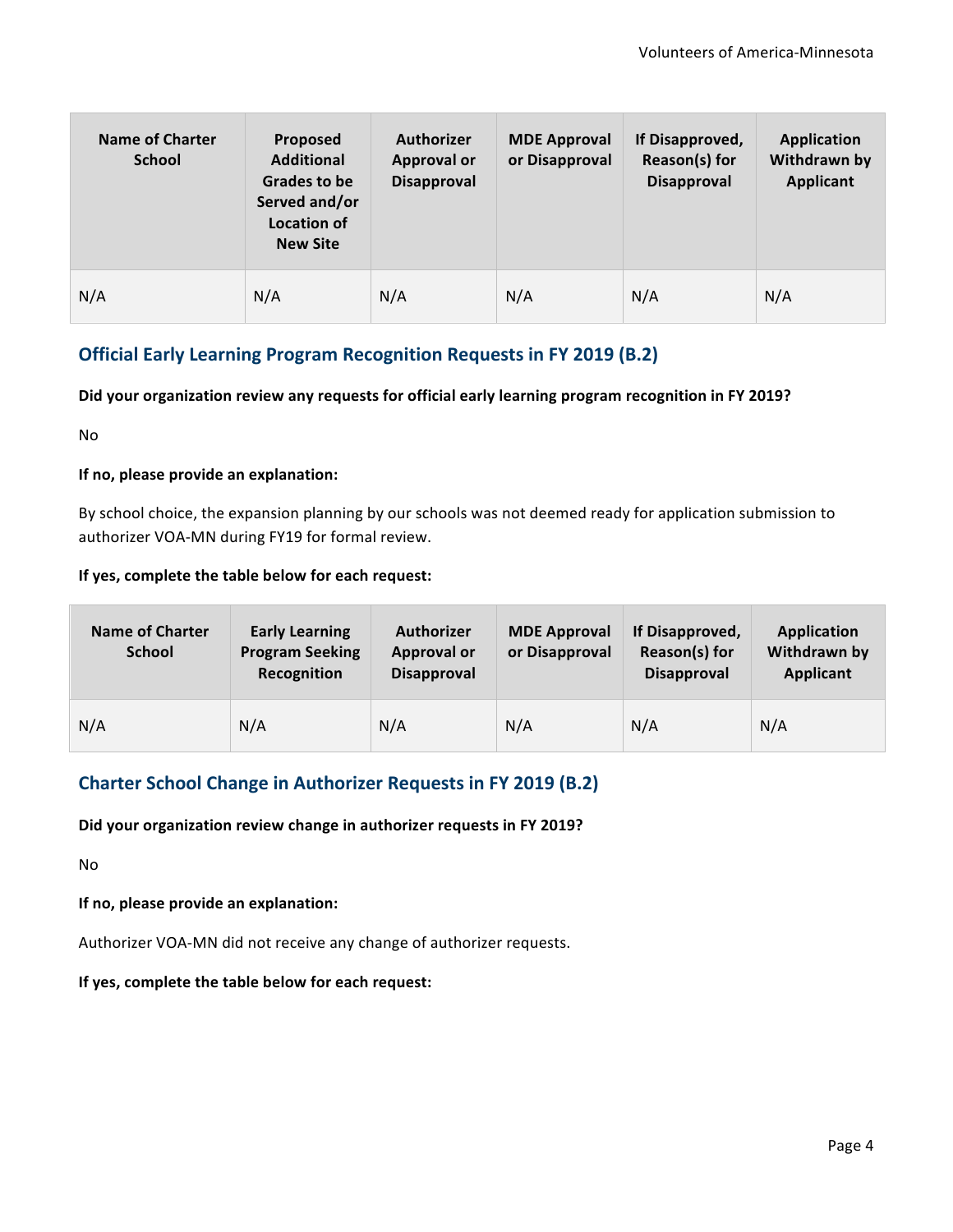| <b>Name of Charter</b><br><b>School</b> | <b>Authorizer</b><br><b>Charter School</b><br><b>Requested to</b><br><b>Transfer From</b> | <b>Authorizer</b><br><b>Approval or</b><br>Disapproval | <b>MDE Approval</b><br>or Disapproval | If Disapproved,<br>Reason(s) for<br><b>Disapproval</b> | <b>Application</b><br>Withdrawn by<br><b>Applicant</b> |
|-----------------------------------------|-------------------------------------------------------------------------------------------|--------------------------------------------------------|---------------------------------------|--------------------------------------------------------|--------------------------------------------------------|
| N/A                                     | N/A                                                                                       | N/A                                                    | N/A                                   | N/A                                                    | N/A                                                    |

#### **Charter Contract Renewals in FY 2019 (B.9)**

Did your organization engage in charter renewal activities in FY 2019?

Yes

**If no, please provide an explanation:** 

N/A

If yes, complete the table below for each school:

| Name of Charter School         | <b>Was Contract</b><br>Renewed? | If Yes, Term of<br><b>Contract Renewal</b> | If No, Reason(s) for Nonrenewal |
|--------------------------------|---------------------------------|--------------------------------------------|---------------------------------|
| Athlos Academy of St.<br>Cloud | Yes.                            | 07/01/2019-<br>06/30/2022                  | N/A                             |
| FIT Academy                    | <b>Yes</b>                      | 07/01/2019-<br>06/30/2022                  | N/A                             |
| Spectrum High School           | Yes                             | 07/01/2019-<br>06/30/2024                  | N/A                             |
| TrekNorth High School          | Yes.                            | 07/01/2019-<br>06/30/2024                  | N/A                             |

## **Additional Authorizer Activities**

#### Authorizing Leadership and Staff Skill Development (A.5)

Describe how your organization built the knowledge and skill base of its authorizing leadership and staff through professional development over the past year.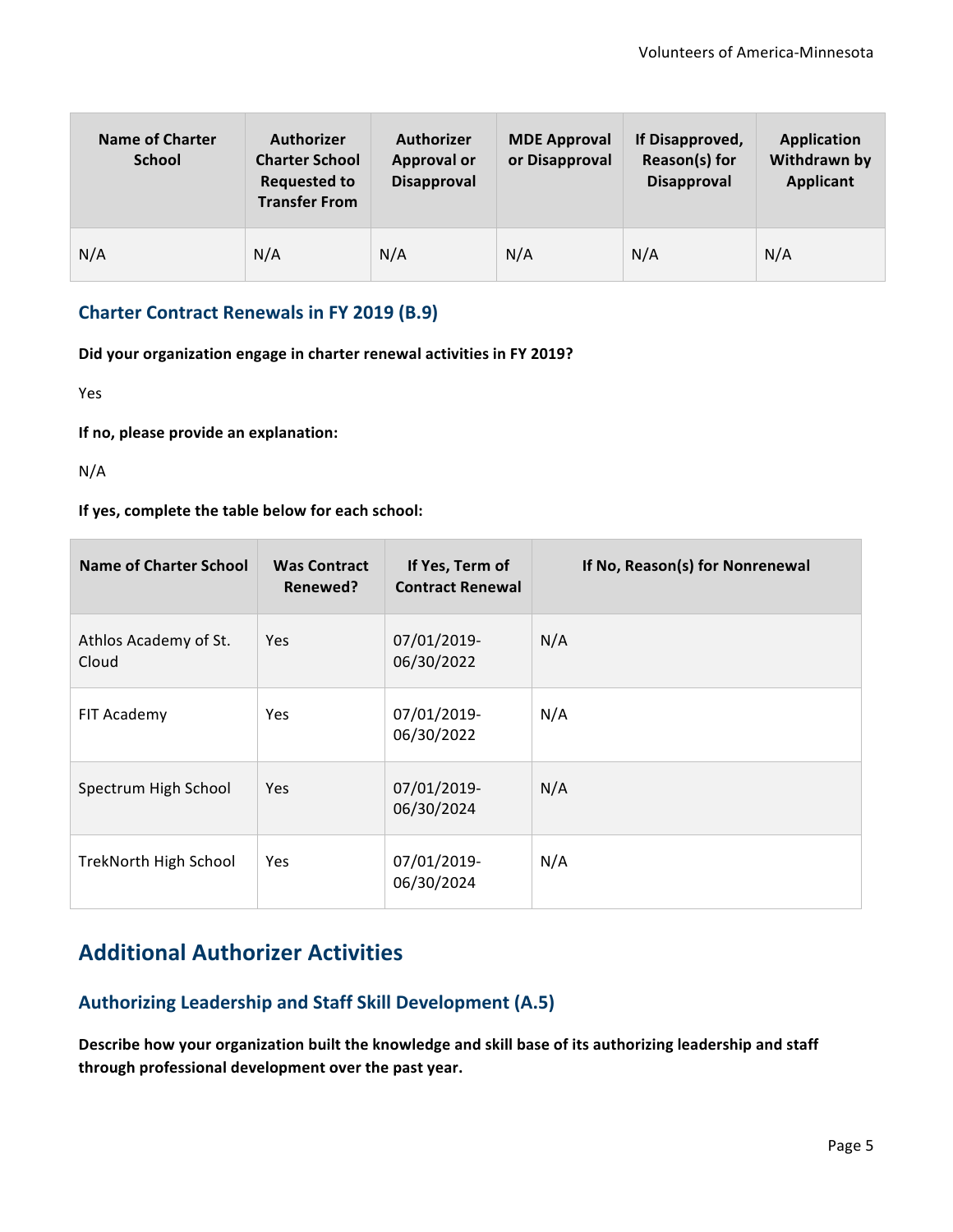#### • **Katie Perzel: VOA-MN Education and Clinical Mental Health Services Division Director**

Katie Perzel is the Director of the Education and Clinical Mental Health Services Division at VOA-MN and has worked with the organization for over thirteen years. As the Division Director for VOA-MN, Ms. Perzel is responsible for the oversight of a contract alternative school, an adult high school diploma program, eighteen charter schools across the state of Minnesota, and Vona Center for Mental Health. Ms. Perzel has been in a leadership role for the last seven years providing operational direction, financial oversight, and strategic program development to human service programs. Ms. Perzel has a Bachelor of Science Degree from the University of MN in Psychology and Business Management and has a Masters Degree in Social Work from the University of St. Thomas/ University of St. Catherine. Professional Development: Perzel participated in Diversity Awareness and Data Practices trainings throughout the year as required of all VOA-MN program managers and division directors. Professional Development:

Multicultural Awareness and Diversity (6 hours) Convening Tough Conversations between Adolescents and Parents (3 hours) Mandated Reporting for Trauma Informed Settings (4 hours) Data Practices Act and FERPA - webinar

#### • **Stephanie Olsen: VOA-MN Authorizing Program Manager**

Stephanie Olsen has been the Program Manager for the VOA-MN Charter School Authorizing Program since December 2012, where she is responsible for providing ongoing management of the authorizing program contractors, as well as support and oversight of VOA-MN's 18 charter schools across Minnesota and holding the schools accountable to their missions, high academic performance and accountability goals, compliance with state and federal laws, and maintaining high satisfaction rates for their constituency (students, parents, and faculty). Prior to VOA-MN, she was an Education Specialist at the Minnesota Department of Education (MDE) where her responsibilities included providing technical assistance to charter school developers, operators and authorizers, as well as promoting quality public school choice in Minnesota. While employed at MDE, she was also responsible for facilitated training opportunities for new and existing charter school developers, board members, and authorizers; as well as MDE policies and process for charter expansion, change of authorizer process, and charter systems pertaining to board elections and meeting procedures (OML) and enrollment/lotteries. She was also authorizer liaison for the state's ten authorized schools. She was the founding Chair of the Minnesota Association of Charter School Authorizers (MACSA); a former elected member of the Minnesota House of Representatives, during which time she served on the Education Policy, K-12 Education Finance, and Government Operations Committees. Prior to serving as a state representative, Ms. Olsen was employed as a Legislative Education Research Consultant and high school social studies teacher. She has a Bachelor of Science Degree in Social Studies Secondary Education and was a Minnesota licensed teacher. Ms. Olsen is a member of the Executive Committee of the Minnesota Association of Charter School Authorizer's (MACSA) and Chair of the MACSA Policy Committee. Professional Development: *Ms. Olsen participates in charter school authorizing meetings scheduled by the Minnesota Department of Education and regularly attends the monthly meetings of the Minnesota Association of Charter School Authorizers.* Ms. Olsen also routinely participates in the national conference of the National Association of Charter School Authorizers. Finally, Ms. Olsen participated in Multi-Cultural Awareness and Diversity and Data Practices trainings throughout the year as required of all VOA-MN program managers and division directors. Ms. Olsen also participated in the two-day VOA-MN Network Conference full of professional development, including sessions on school violence and safety, as well as school diversity held in January 2019.

#### • **Roderick Haenke: VOA-MN Authorizing Program School Governance Analyst**

Rod Haenke has worked with Minnesota Charter Schools since 1997. Rod's background includes experience as a classroom teacher, a school principal, an instructional designer, a national trainer/presenter, and as a charter school founder and leader. He also was the Director of Curriculum and Instruction for the Minnesota Association of Charter Schools. Rod has authored a successful authorizer application to the state of Minnesota and has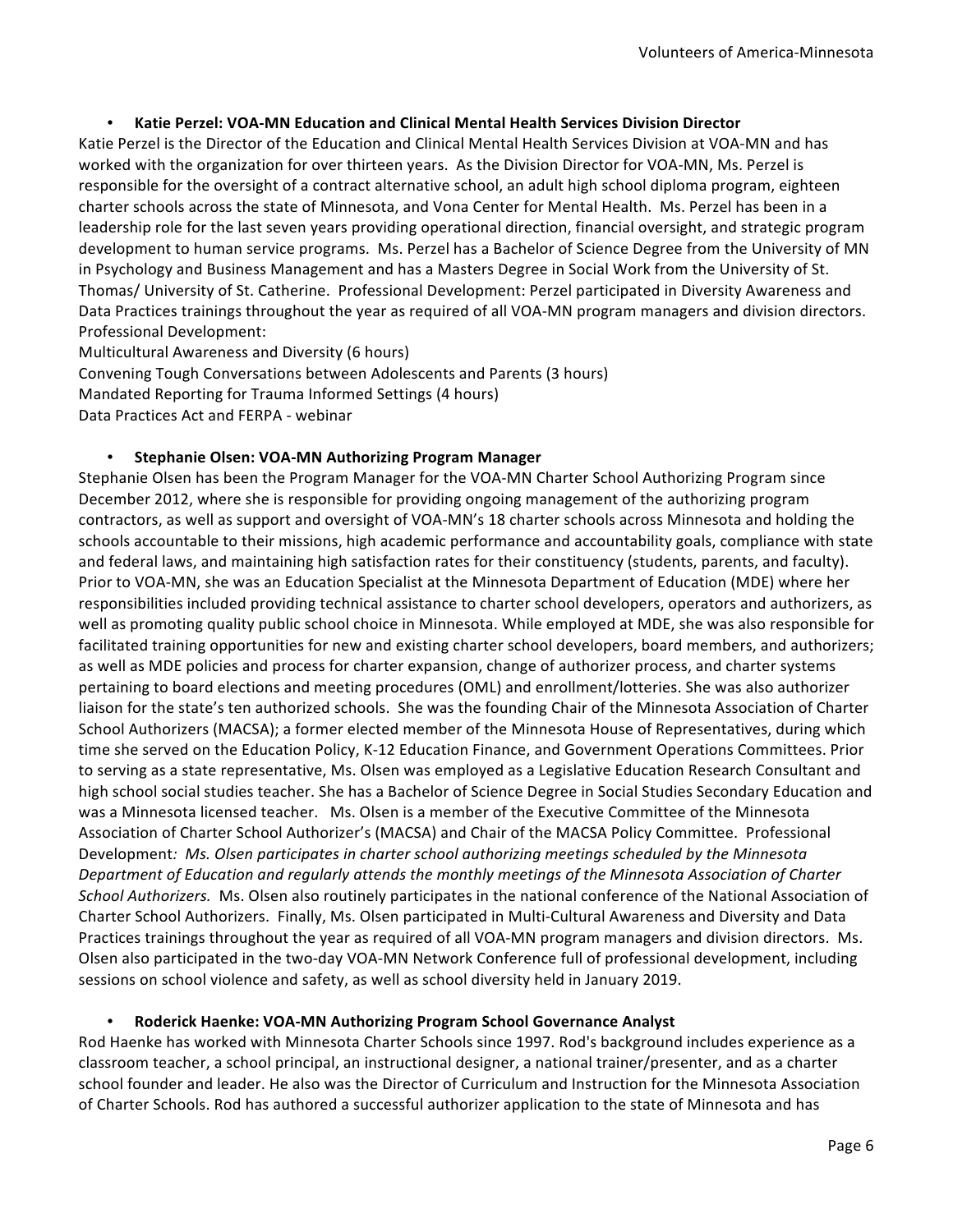evaluated schools and provided technical assistance to three of the state's largest authorizers of charter schools in Minnesota, including as the Governance Analyst for Volunteers of America. He is also the "go to" school improvement and strategic consultant for many charter schools in the areas of governance, accountability systems, instructional practices, teacher evaluation systems, and professional development. Rod has developed a library of governance resources and delivered board training to over 10 Minnesota charter schools. Rod has also evaluated schools and state applications to the federal government for charter school dissemination grants.  Professional Development: 

Mr. Haenke is in the Certificate in Advanced Education Leadership (CAEL), based on the groundbreaking Doctor of Education Leadership (Ed.L.D.) program at the Harvard Graduate School of Education, which provides current and aspiring education leaders with an innovative and flexible online learning experience that develops a robust understanding of the complexities within educational systems, while honing the leadership skills to create transformational change.

Mr. Haenke also participated in the VOA-MN required annual Data Practices / FERPA webinar and our two-day VOA-MN Network Conference full of professional development, including sessions on school violence and safety, as well as school diversity held in January 2019. Mr. Haenke also participated in the MDE Authorizer Conference in July.

#### • **Rochel Manders: VOA-MN Authorizing Program School Financial Analyst**

Rochel Manders has 25 years of experience in school finance in traditional and charter school settings with 10 years as a Business Manager in two small traditional school districts and 5 years in a charter school. Her passion has always been working with small school districts where variety is the fare of the day. She has worked in a public accounting firm and is a licensed Certified Public Accountant (CPA) with additional experience in private industry. Rochel has been an active member of the Minnesota Association

of School Business Officials for 25 years and has served on the MN Trust Board of Trustees. Rochel is currently a financial consultant for Minnesota public schools and joined the VOA-MN Authorizing Program team in July 2017 providing financial oversight of and technical assistance to the VOA-MN network of schools, assistance to the VOA-MN Program Manager, and an annual financial review of each school in the VOA-MN network. Professional Development:

|                            | Annual Authorizing Conference Roseville, MN | <b>MDE</b>  | July      |
|----------------------------|---------------------------------------------|-------------|-----------|
| CS Boot Camp Roseville, MN |                                             | <b>MDE</b>  | July      |
| CSP Webinar n/a            |                                             | Webinar     | September |
|                            | NACSA National CS Conference                | Orlando, Fl | October   |

Ms. Manders also participated in VOA-MN annually required annual Data Practices / FERPA webinar and the two-day VOA-MN Network Conference full of professional development, including sessions on school violence and safety, as well as school diversity held in January 2019. Finally, she also participated in the MDE Authorizer Conference in July.

#### • **Phillip Morris: VOA-MN Academic Performance Analyst**

Phillip Morris joined the VOA-MN Authorizing Program team in summer 2016. He has years of international experience in education/teaching and academic data analysis. Phillip has a Master of Arts in Teaching from Hamline University, and Bachelor of Arts in History from Vancouver Island University. He holds a Minnesota teaching license in K-6 Elementary & 5-8 Social Studies. His experience includes: Yinghua Academy 2009 - 2018, Jumpstart Language School (Taiwan) 2002 – 2008. In addition to his contract with VOA-MN, his full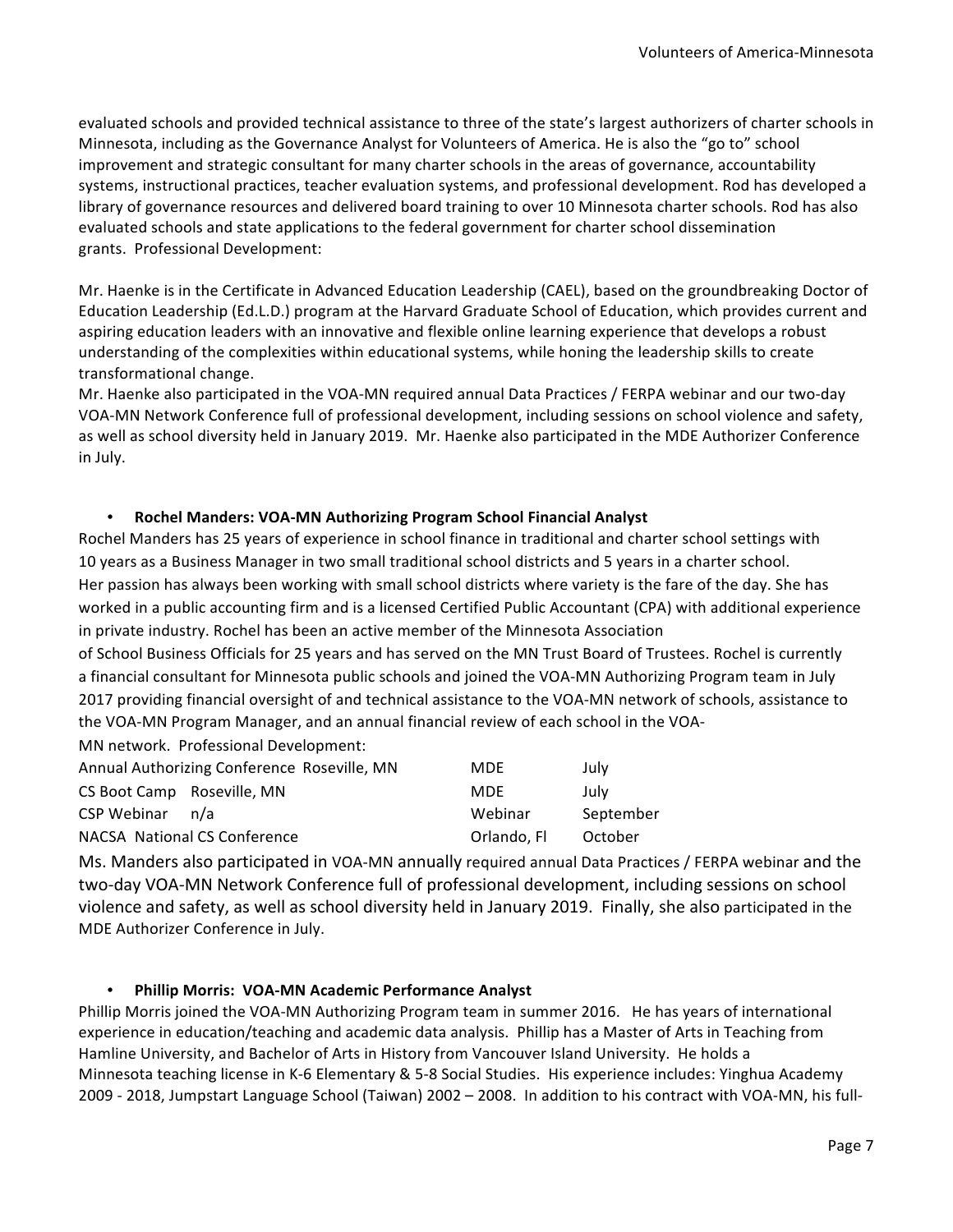time employment is as a language arts teacher and District Assessment Coordinator at "National Blue Ribbon School" Yinghua Academy. As our VOA-MN Academic Performance Analyst, he is responsible for publishing our annual VOA-MN Academic Performance Report on our network of authorized charter schools. The report serves as a single annual source of academic program and performance information for all of our VOA-MN operational charter schools. The report contains an analysis of annual and cumulative academic program, performance, and professional development data for each school. Content from the annual Academic Performance Report also serves as the basis for the school academic performance analysis contained in the statutorily required Contract Renewal Evaluation Reports, including evaluation of the extent to which the school has met their primary purpose, "to improve all pupil learning and all student achievement" during the contract term and extent to which professional development is job-embedded and aligned to student academic improvement. Professional Development / workshops attended:

- \* Unpacking Standards and Lesson Objectives
- \* Educational Equity and Diversity
- \* Focus on Growth NWEA -Est. common language for discussing goals
	- Use MAP growth tools to set goals that support school improvement plans
- \* Applying Reports - NWEA
	- Access and interpret key MAP growth reports
	- Develop and nurture a culture of using data regularly to inform decisions
- \* Entering MTAS data in Pearson Access Next - MDE
- \* Understanding MCA linguistic supports and accommodations - MDE
- \* Testing policies and procedures – MDE

Mr. Morris also participated in our VOA-MN annually required annual Data Practices / FERPA webinar.

#### **Authorizer Self-Evaluation (A.9)**

#### Describe how your organization self-evaluated its internal ability (capacity, infrastructure, and practices) to oversee the portfolio of charter schools over the past year.

The authorizing program team discusses goals and any school concerns/celebrations, including strategies and activities as needed, during regularly scheduled team meetings. Goals are specifically discussed in depth quarterly. Documentation (ex. Analyst Monthly Logs) of the team meeting demonstrate that the team is progressing on goals and contain any areas of authorizer school concern or interest. The authorizing program leadership also determines the extent to which we are "building a portfolio of schools committed to excellence" in academic, finance, and board governance through ongoing data collection and analysis in preparation for our annual VOA-MN School Network Performance Reports. These reports are specifically designed to measure school progress meeting our performance standards.

As part of the VOA-MN Corporate budgeting process, VOA-MN Program leadership meets with corporate senior leadership annually in the spring to discuss program performance (strength and challenges) and strategize regarding any needed adjustments to our program staffing or calendar of events. An annual "satisfaction survey" taken by the leadership of our schools is a data source that also informs our staffing and decision-making process as part of our continuous improvement plan.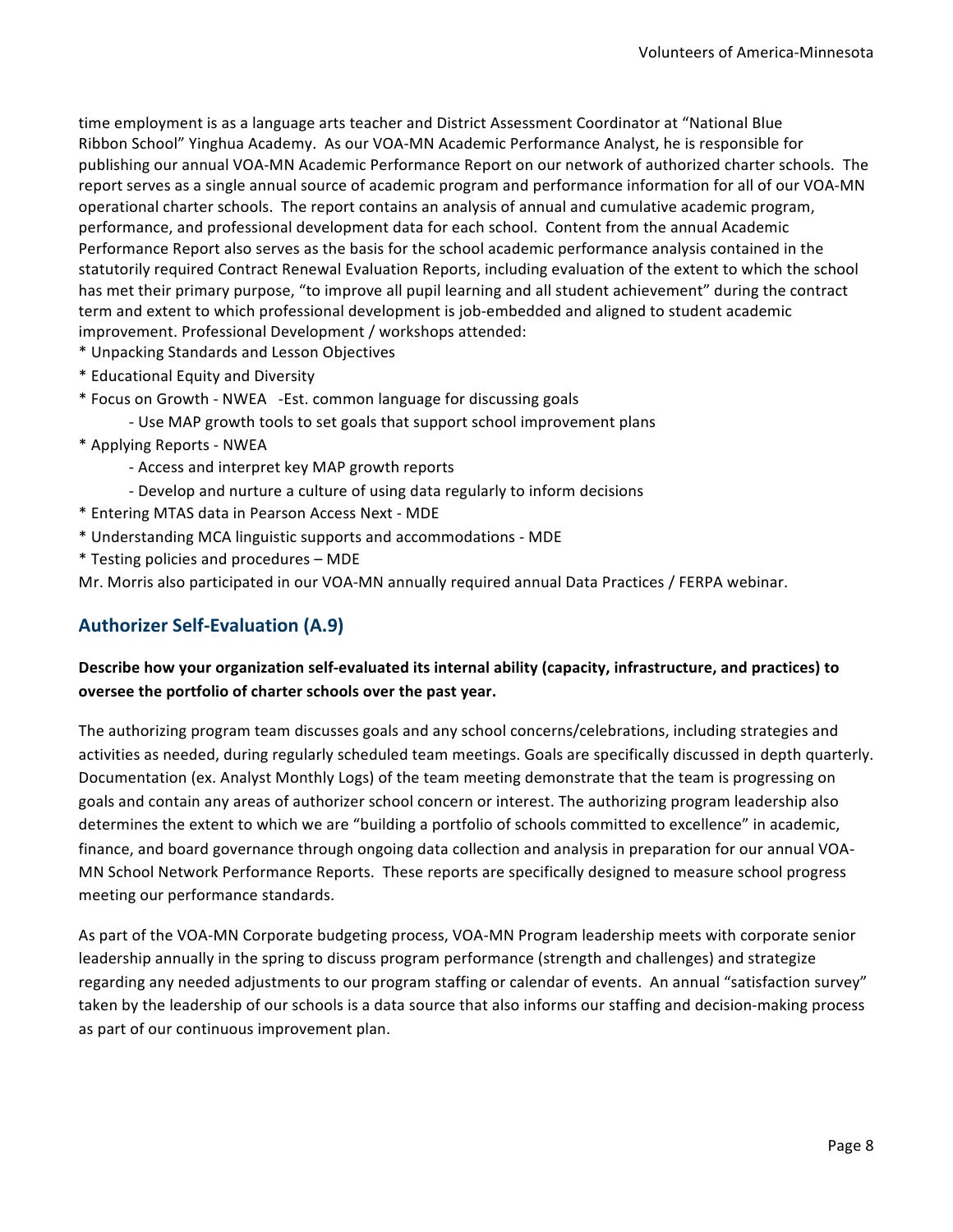#### **Authorizer High Quality Authorizing Dissemination (A.10)**

#### **Describe how your organization disseminated best authorizing practices and/or assisted other authorizers in** high quality authorizing over the past year.

VOA-MN was a guest speaker at the 2018 NACSA conference. The VOA-MN program manager was part of a panel of three speaking on oversight of student and school safety. In addition, VOA-MN authorizing program has a designated "liaison" to both the Minnesota Association of Charter Schools and the Minnesota Association of Charter School Authorizers where authorizers engage in meaningful discussions and sharing of best-practices.

The VOA-MN Authorizing Program also has a section of the Corporate VOA-MN website where we house our school network Performance Reports and other authorizing documents for easy access by other authorizers and the public.

#### **Charter School Support, Development, and Technical Assistance (B.7)**

#### Describe how your organization supported its portfolio of charter schools through intentional assistance and development offerings over the past year.

The program manager and three performance analysts' contact information is readily available to our schools for questions or assistance. This year, for numerous reasons, our program team all got uniform corporate email addresses (ex \_\_\_\_\_\_\_\_\_@voamn.org). The main reason for the new email addresses is for ease of schools contacting us. Proactive questions from our schools is encouraged by our authorizing team. We have also established the VOA-MN Charter School Collaboration Website where our schools can communicate amongst themselves and share resources. Another way we assistance schools is by producing our three Network Performance Reports: academic, board governance, and school finance. The reports are not only an annual way for schools to monitor progress meeting our required standards, but also to learn what is working in other schools we authorize.

We hold one large two-day event annually called our VOA-MN Charter School Network Conference held in January. The 2019 conference was held at the Holiday Inn Conference Center in Otsego, MN. The main topics of the conference were School Safety, School Quality, and School Diversity; however, there were smaller break-out sessions on many different topics. The two-day conference is free to our schools and VOA-MN also covers the expense of the school hotel rooms because we encourage our schools to stay overnight to attend the school award banquet dinner and fun evening team-building social activities.

#### **High Quality Charter School Replication and Dissemination of Best School Practices (B.8)**

#### Describe how your organization planned and promoted, within its portfolio, the model replication and dissemination of best practices of high-performance charters schools over the past year.

This response was covered to some extent in the previous section. VOA-MN is somewhat unique in our Network Approach to authorizing. We want our schools to feel a part of a larger network of schools, the same as Independent School District (ISD) school principals enjoy. For that reason, we have started a "School Leadership Team" comprised of school-nominated leaders who meet monthly to plan and discuss opportunities for our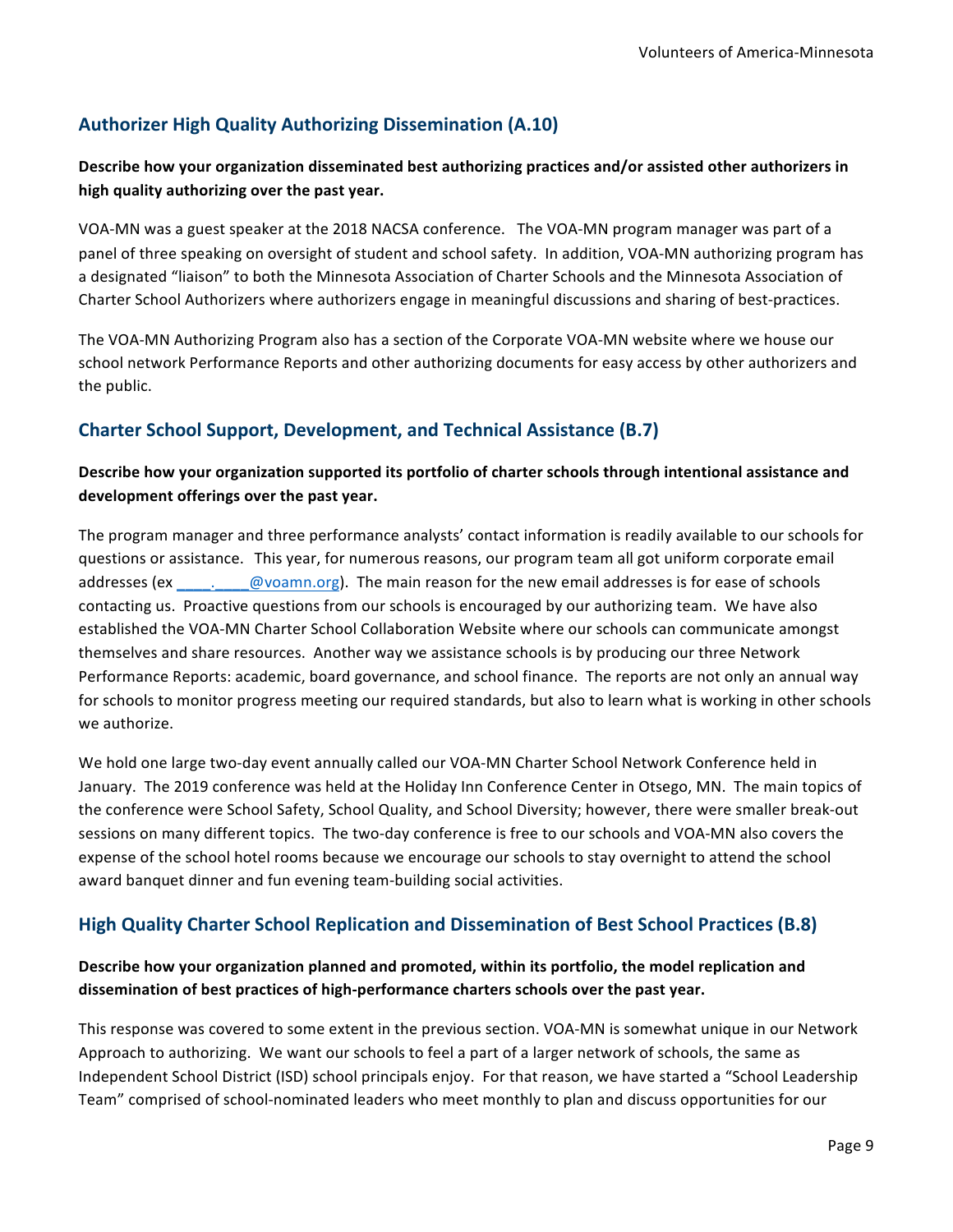network of schools. The SLT is the influential agent behind our Network Conference planning and has developed our VOA-MN School Collaboration Website in order to give them an opportunity to post "best practices" and electronically share documents. The new Collaboration Website also has a "listserv" where leaders can reach the other leaders with questions and without having to go through a member of our authorizing program team.

With regard to replication, our VOA-MN authorizing program places an emphasis on supporting our schools to grow and replicate. Though we did not have any schools replicate or apply for expansion in FY19, several were working on the expansion planning process and nearly all of our schools continue to significantly grow their enrollment. In addition to our support to the schools and encouragement to grow, our "Network" of schools also are there to support one another. One of the break-out sessions during our 2019 Network Conference was convened by one of our school board chairs and the topic was overcoming obstacles to facility expansion.

## **Portfolio Information**

#### General Charter School Portfolio Data (as of June 30, 2019)

#### **Preoperational Charter Schools in Authorizer's Portfolio:**

| <b>Name of Charter</b><br><b>School</b> | <b>Charter</b><br><b>School LEA</b><br><b>Number (if</b><br>assigned) | <b>Charter School</b><br>Program (CSP)<br>Grant<br>Recipient | Grade<br>Levels<br>Approved<br>to Serve | Projected<br><b>Enrollment</b><br>when Fully<br><b>Enrolled</b> | <b>Proposed</b><br>Location | <b>Proposed</b><br><b>Opening Date</b> |
|-----------------------------------------|-----------------------------------------------------------------------|--------------------------------------------------------------|-----------------------------------------|-----------------------------------------------------------------|-----------------------------|----------------------------------------|
| N/A                                     | N/A                                                                   | N/A                                                          | N/A                                     | N/A                                                             | N/A                         | N/A                                    |

**Operational Charter Schools in Authorizer's Portfolio:** 

| <b>Name of Charter</b><br><b>School</b>       | <b>Charter</b><br><b>School</b><br><b>LEA</b><br><b>Number</b> | <b>CSP Grant</b><br><b>Recipient</b> | Grade<br><b>Levels</b><br>Served in<br><b>FY 2019</b> | Location         | <b>Charter School</b><br>Demographic<br>and Enrollment<br><b>Information</b> | <b>Charter School's</b><br><b>World's Best</b><br><b>Workforce</b><br>Report |
|-----------------------------------------------|----------------------------------------------------------------|--------------------------------------|-------------------------------------------------------|------------------|------------------------------------------------------------------------------|------------------------------------------------------------------------------|
| <b>Athlos Academy of</b><br><b>St. Cloud</b>  | 4250                                                           | Yes                                  | $K-6$                                                 | St. Cloud        |                                                                              | <b>AASC WBWF</b>                                                             |
| <b>Athlos Leadership</b><br>Academy           | 4011                                                           | N <sub>o</sub>                       | PK-8                                                  | Brooklyn<br>Park |                                                                              | <b>ALA WBWF Report</b>                                                       |
| <b>Birch Grove</b><br><b>Community School</b> | 4145                                                           | <b>No</b>                            | $K-5$                                                 | Tofte            |                                                                              | <b>BG WBWF Report</b>                                                        |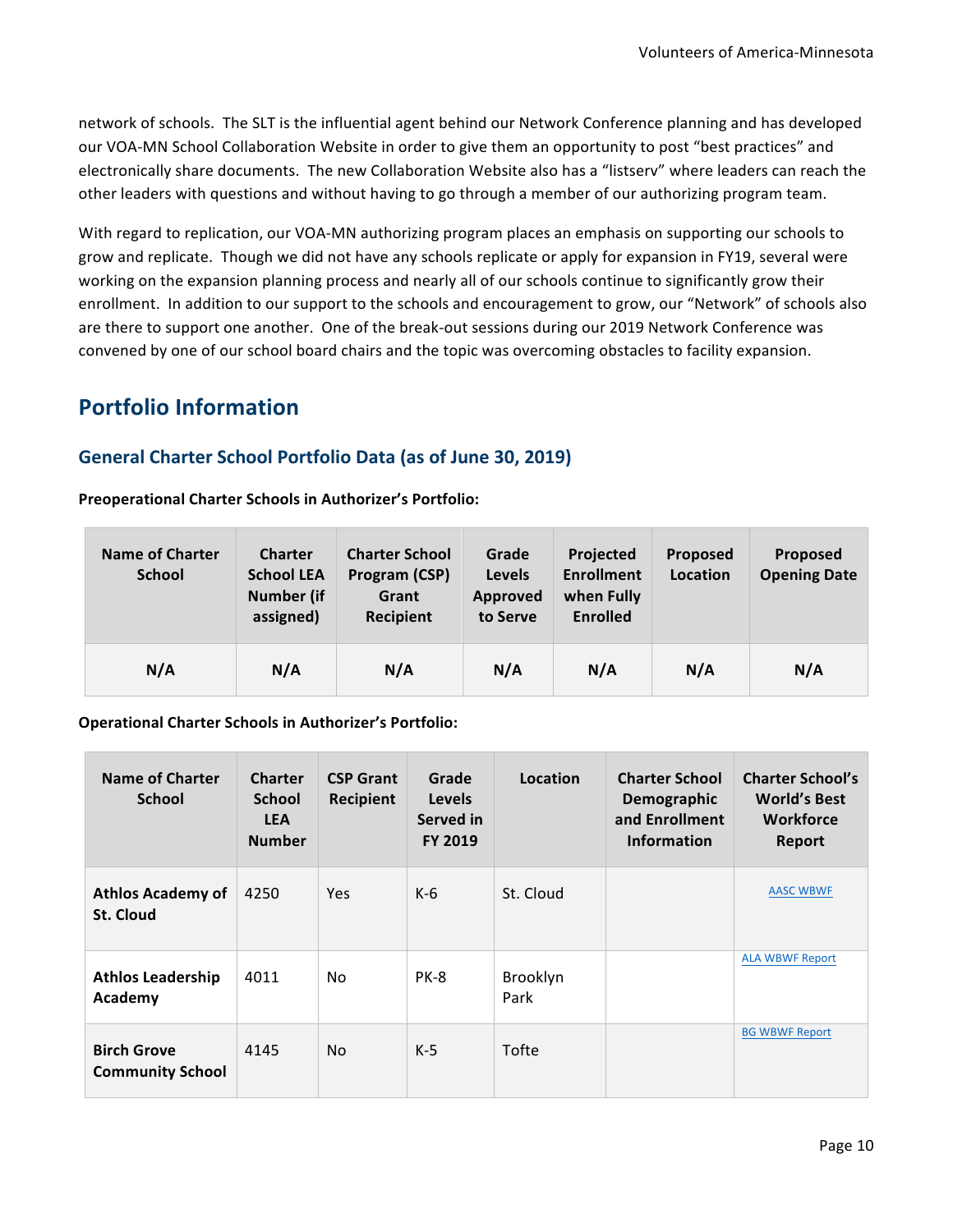| <b>Name of Charter</b><br><b>School</b>                     | <b>Charter</b><br><b>School</b><br><b>LEA</b><br><b>Number</b> | <b>CSP Grant</b><br><b>Recipient</b> | Grade<br><b>Levels</b><br>Served in<br>FY 2019 | <b>Location</b>     | <b>Charter School</b><br>Demographic<br>and Enrollment<br><b>Information</b> | <b>Charter School's</b><br><b>World's Best</b><br>Workforce<br><b>Report</b> |
|-------------------------------------------------------------|----------------------------------------------------------------|--------------------------------------|------------------------------------------------|---------------------|------------------------------------------------------------------------------|------------------------------------------------------------------------------|
| Cornerstone<br>Montessori<br><b>Elementary School</b>       | 4201                                                           | $K-6$                                | $K-6$                                          | St. Paul            |                                                                              | <b>CMES WBWF Report</b>                                                      |
| <b>Fit Academy</b>                                          | 4244                                                           | Yes                                  | $K-12$                                         | <b>Apple Valley</b> |                                                                              | FIT WBWF Report.docx                                                         |
| <b>Green Isle</b><br><b>Community School</b>                | 4144                                                           | No                                   | $K-5$                                          | Green Isle          |                                                                              | <b>GICS WBWF Report</b>                                                      |
| <b>Harbor City</b><br><b>International</b><br><b>School</b> | 4085                                                           | No                                   | $9 - 12$                                       | Duluth              |                                                                              | <b>HCIS WBWF Report</b>                                                      |
| Kaleidoscope<br><b>Charter School</b>                       | 4118                                                           | No                                   | $K-12$                                         | Otsego              |                                                                              | <b>KCS WBWF Report</b>                                                       |
| Kipp: North Star<br>Academy                                 | 4191                                                           | No                                   | $K-1, 5-8$                                     | Minneapolis         |                                                                              | <b>KNSA Annual/WBWF</b><br>Report                                            |
| Lakes<br><b>International</b><br>Language<br>Academy        | 4116                                                           | No                                   | <b>PK-8</b>                                    | Forest Lake         |                                                                              | <b>LILA Annual/WBWF</b><br>Report                                            |
| Naytahwaush<br>Community<br><b>Charter School</b>           | 4155                                                           | No                                   | $K-6$                                          | Naytahwaush         |                                                                              | <b>NCCS WBWF Report</b>                                                      |
| <b>New Century</b><br><b>School</b>                         | 4240                                                           | Yes                                  | $K-6$                                          | St. Paul            |                                                                              | <b>NCS WBWF/Annual</b><br>Report                                             |
| <b>Schoolcraft</b><br><b>Learning</b><br>Community          | 4058                                                           | No                                   | $K-8$                                          | Bemidji             |                                                                              | <b>SLC Annual/WBWF</b><br>Report                                             |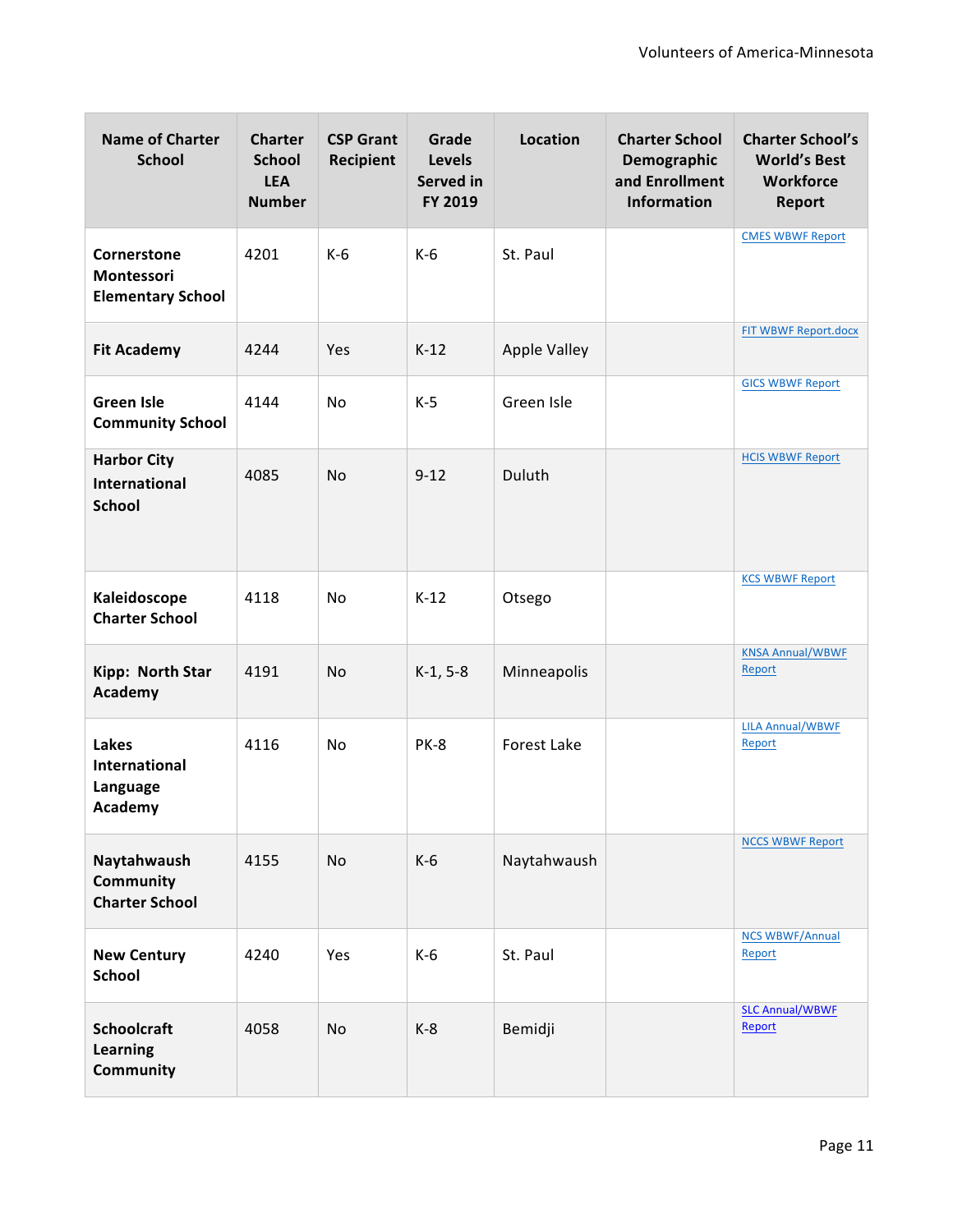| <b>Name of Charter</b><br><b>School</b>          | <b>Charter</b><br><b>School</b><br><b>LEA</b><br><b>Number</b> | <b>CSP Grant</b><br>Recipient | Grade<br><b>Levels</b><br>Served in<br>FY 2019 | Location            | <b>Charter School</b><br>Demographic<br>and Enrollment<br><b>Information</b> | <b>Charter School's</b><br><b>World's Best</b><br>Workforce<br><b>Report</b> |
|--------------------------------------------------|----------------------------------------------------------------|-------------------------------|------------------------------------------------|---------------------|------------------------------------------------------------------------------|------------------------------------------------------------------------------|
| <b>Southside Family</b><br><b>Charter School</b> | 4162                                                           | N <sub>0</sub>                | $K-8$                                          | St. Paul            |                                                                              | <b>SFCS WBWF Report</b>                                                      |
| <b>Spectrum High</b><br><b>School</b>            | 4160                                                           | N <sub>0</sub>                | $6 - 12$                                       | <b>Elk River</b>    |                                                                              | <b>SHS WBWF Report</b>                                                       |
| <b>Tesfa International</b><br><b>School</b>      | 4239                                                           | N <sub>0</sub>                | $K-6$                                          | Columbia<br>Heights |                                                                              | <b>TIS WBWF Report</b>                                                       |
| <b>TrekNorth High</b><br><b>School</b>           | 4106                                                           | N <sub>0</sub>                | $6 - 12$                                       | Bemidji             |                                                                              | <b>TN WBWF Report</b>                                                        |
| Woodbury<br>Leadership<br>Academy                | 4228                                                           | Yes                           | $K-6$                                          | Woodbury            |                                                                              | <b>WLA WBWF/Annual</b><br>Report                                             |

**MDE Officially Recognized Early Learning Programs at Charter Schools in Authorizer's Portfolio:** 

| Name of Charter School                  | <b>Officially Recognized</b><br><b>Early Childhood</b><br><b>Health and</b><br>Developmental<br><b>Screening Program</b> | <b>Officially Recognized</b><br><b>Instructional</b><br><b>Preschool Program</b><br>to provide early<br>childhood education<br>and preparation for<br>transition to<br>kindergarten for<br>children ages 3-5 | <b>Officially Recognized</b><br><b>Instructional</b><br>Prekindergarten Program<br>for four-year-olds to<br>prepare children for entry<br>into kindergarten the<br>following year |
|-----------------------------------------|--------------------------------------------------------------------------------------------------------------------------|--------------------------------------------------------------------------------------------------------------------------------------------------------------------------------------------------------------|-----------------------------------------------------------------------------------------------------------------------------------------------------------------------------------|
| Athlos Leadership Academy               | No.                                                                                                                      | N <sub>o</sub>                                                                                                                                                                                               | <b>Yes</b>                                                                                                                                                                        |
| Lakes International Language<br>Academy | No.                                                                                                                      | Yes                                                                                                                                                                                                          | No.                                                                                                                                                                               |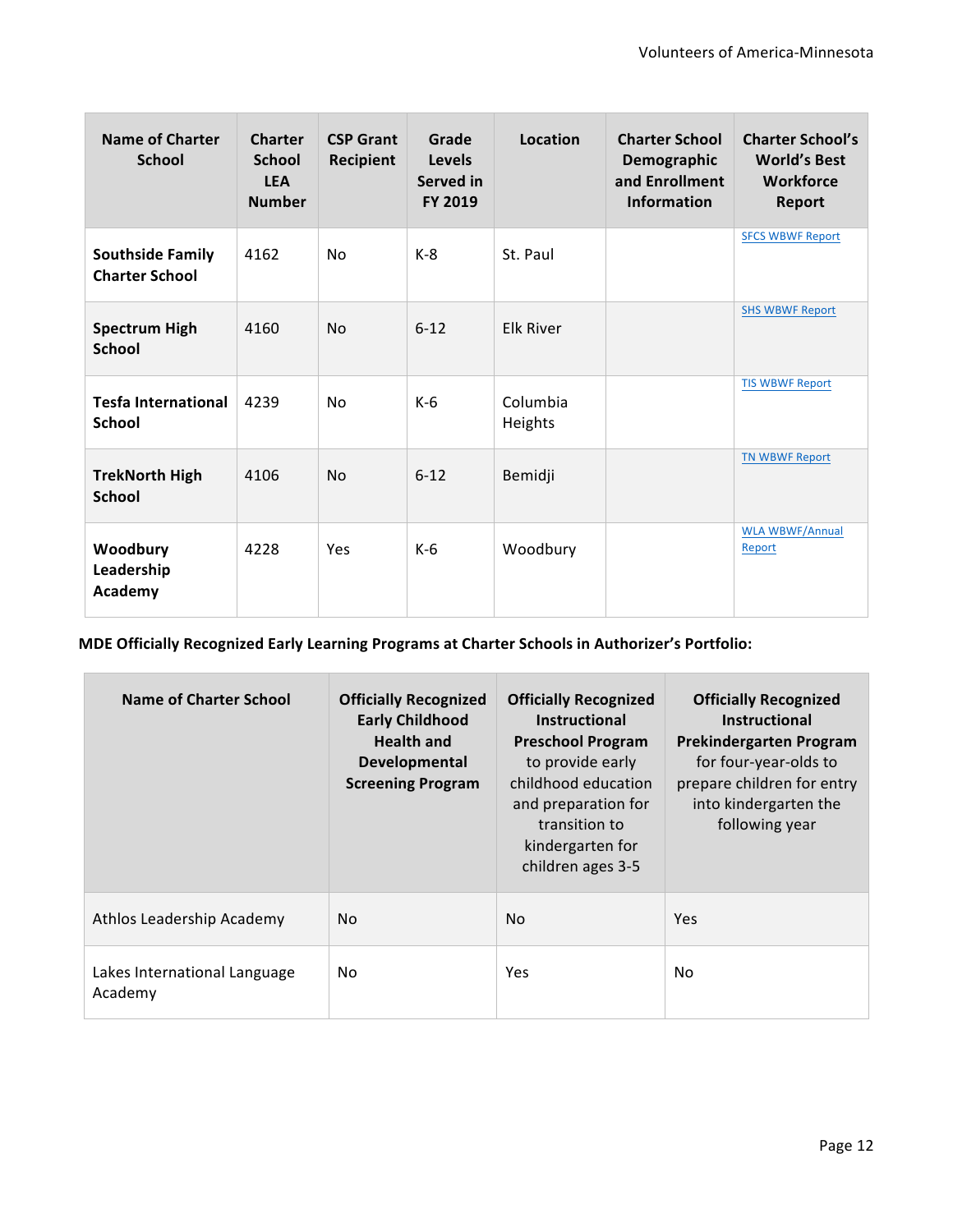**Charter Schools with Charter Management Organization (CMO)/Education Management Organization (EMO)** 

| Name of<br><b>Charter School</b> | Management<br>Organization<br><b>Name</b>                      | <b>Employer</b><br><b>Identification</b><br><b>Number (EIN)</b> | Management<br>Organization<br><b>Address</b><br>Location | Management<br>Organization<br><b>Address</b><br><b>Mailing</b> | <b>Management</b><br>Organization<br><b>Type</b> |
|----------------------------------|----------------------------------------------------------------|-----------------------------------------------------------------|----------------------------------------------------------|----------------------------------------------------------------|--------------------------------------------------|
| Athlos Academy<br>of St. Cloud   | <b>School Model</b><br>Support, LLC<br>dba Athlos<br>Academies | $EIN: 45-$<br>5421815                                           | 918 W Idaho St.<br>Boise, ID 83702                       | 918 W Idaho St.<br>Boise, ID 83702                             | CHAREMO                                          |

#### **Charter School Portfolio Activity in FY 2019**

In FY 2019, did any charter schools leave your organization's portfolio and transfer to another authorizer during or at the end of the year?

Yes

If yes, complete the table below for each applicable school:

| Name of Charter School                             | <b>Charter</b><br><b>School LEA</b><br><b>Number</b> | <b>New Authorizing</b><br>Organization | <b>Effective Date</b><br>of Transfer |
|----------------------------------------------------|------------------------------------------------------|----------------------------------------|--------------------------------------|
| Cornerstone Montessori<br><b>Elementary School</b> | 4201                                                 | University of St. Thomas               | 07/01/2019                           |

In FY 2019, did your organization terminate or revoke the charter contract for any charter school before the end of the contract term?

No

If yes, complete the table below for each applicable school:

| Name of Charter School | <b>Charter</b><br><b>School LEA</b><br><b>Number</b> | <b>Reason(s) for Contract</b><br><b>Termination</b> | <b>Effective Date</b><br>of Contract<br>Termination |
|------------------------|------------------------------------------------------|-----------------------------------------------------|-----------------------------------------------------|
| N/A                    | N/A                                                  | N/A                                                 | N/A                                                 |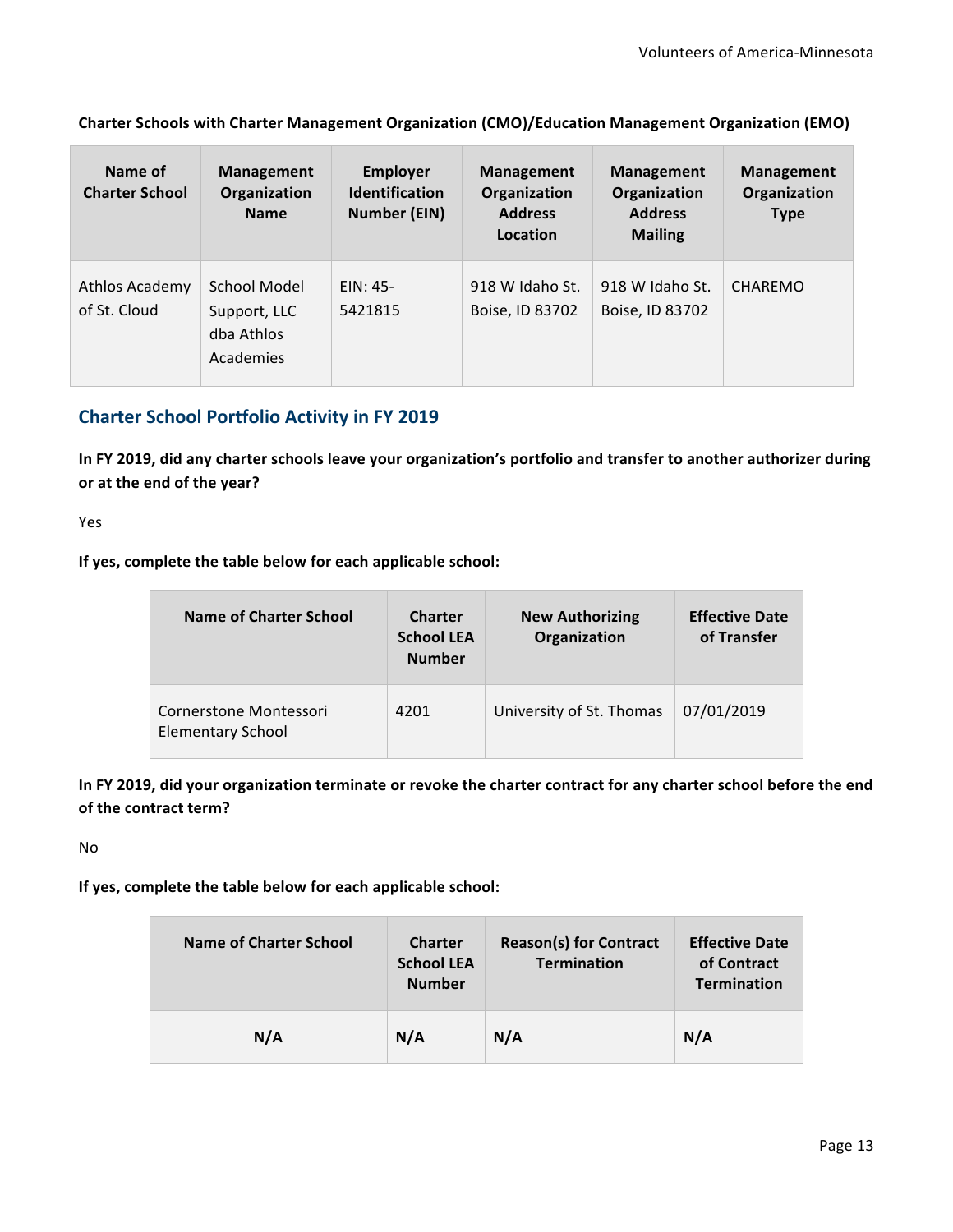In FY 2019, did any charter schools voluntarily close (i.e., closure was initiated by the school) during or at the **end of the year?**

No

If yes, complete the table below for each applicable school:

| Name of Charter School | <b>Charter</b><br><b>School LEA</b><br><b>Number</b> | <b>Reason(s) for Closure</b> | <b>Effective Date</b><br>of Closure |
|------------------------|------------------------------------------------------|------------------------------|-------------------------------------|
| N/A                    | N/A                                                  | N/A                          | N/A                                 |

## **Charter School Portfolio Performance**

#### **World's Best Workforce**

#### Describe how your organization incorporates achievement of World's Best Workforce goals in its ongoing **oversight and evaluation of charter schools.**

The charter contract of every school includes that a school must meet the World's Best Workforce statutory provisions. Example from Addendum B of our charter contracts:

ADDITIONAL PURPOSE (M.S. 120B.11): The school is to meet the outcomes adopted by the Commissioner *for all public-school students under Minnesota Statutes, section 120B.11 ("World's Best Workforce"),* applicable to elementary and high schools. Specifically, that 1) all racial and economic achievement gaps *between students are closed; 2) all children are ready for school, 3) all third-graders can read at grade level.*

Goals are to be locally determined, board approved annually for each of the outcomes and reporting on progress meeting WBWF goals is to be reported in the school Annual Report. Each school's Annual Report and World's Best Workforce Plan is to contain an update on their progress meeting their WBWF goals. It is the VOA-MN Academic Performance Analyst that then evaluates that progress in the annual VOA-MN Network Academic Performance Report. Annual Report content compliance is also monitored by the VOA-MN Governance Analyst.

#### **Academic Performance**

Present outcome data regarding key academic performance indicators your organization used when evaluating your portfolio of charter schools. Provide a narrative analysis of this data, indicating strengths and areas for **improvement.**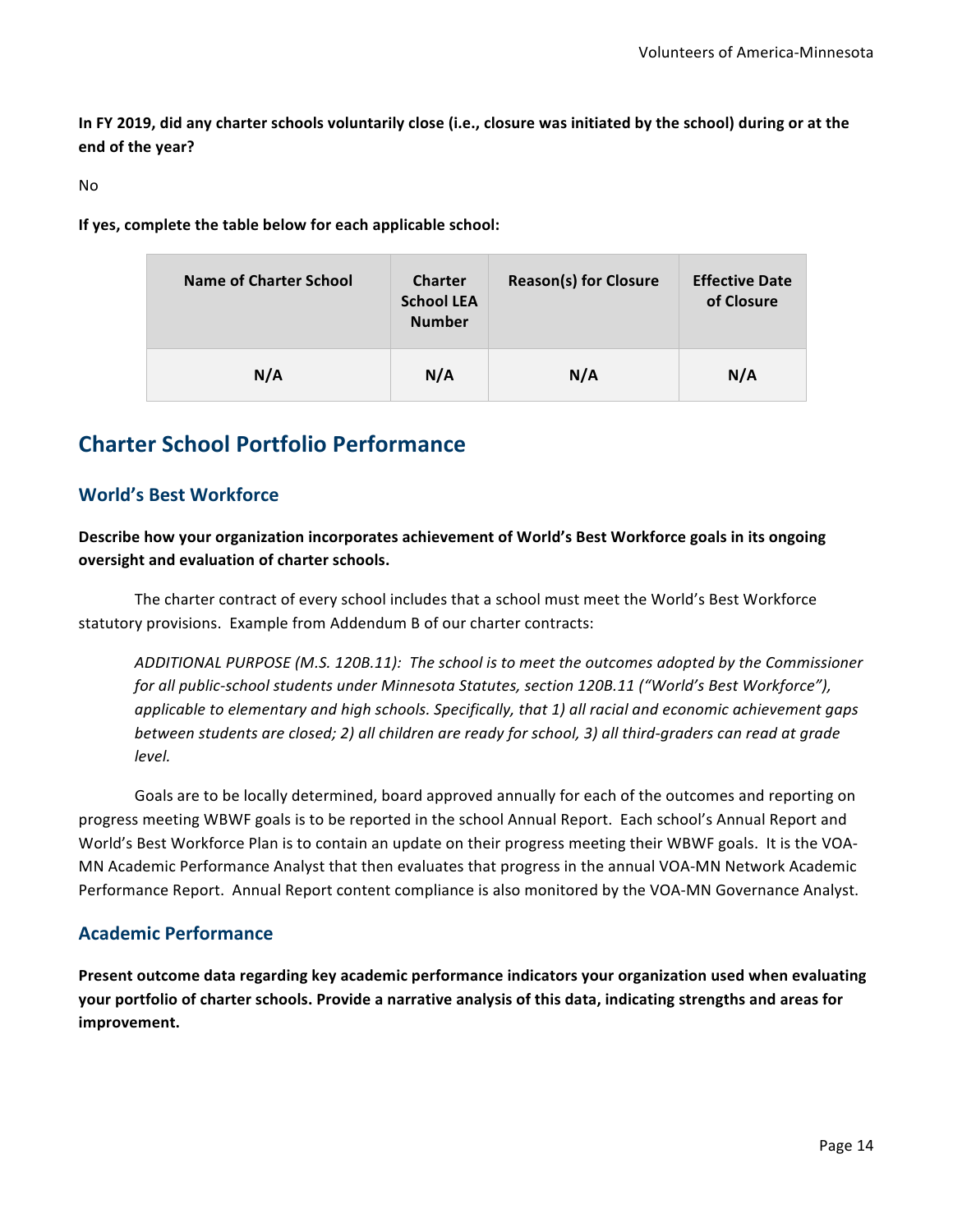

Data Source: Minnesota Report Card

| <b>VOA-MN Charter</b><br>Schools' Math<br>Proficiency |              |       |              |       |
|-------------------------------------------------------|--------------|-------|--------------|-------|
|                                                       | 2016         | 2017  | 2018         | 2019  |
| Statewide Average                                     | 60.1%        | 59.2% | 57.7%        | 55.5% |
| Athlos Academy of<br>St. Cloud                        | N/A          | 37.3% | 25.5%        | 31.1% |
| Athlos Leadership<br>Academy                          | 37.2%        | 43.0% | 42.3%        | 39.9% |
| <b>Birch Grove</b><br>Community School                | <b>CTSTR</b> | 54.5% | <b>CTSTR</b> | 66.7% |
| FIT Academy                                           | N/A          | N/A   | 30.4%        | 20.5% |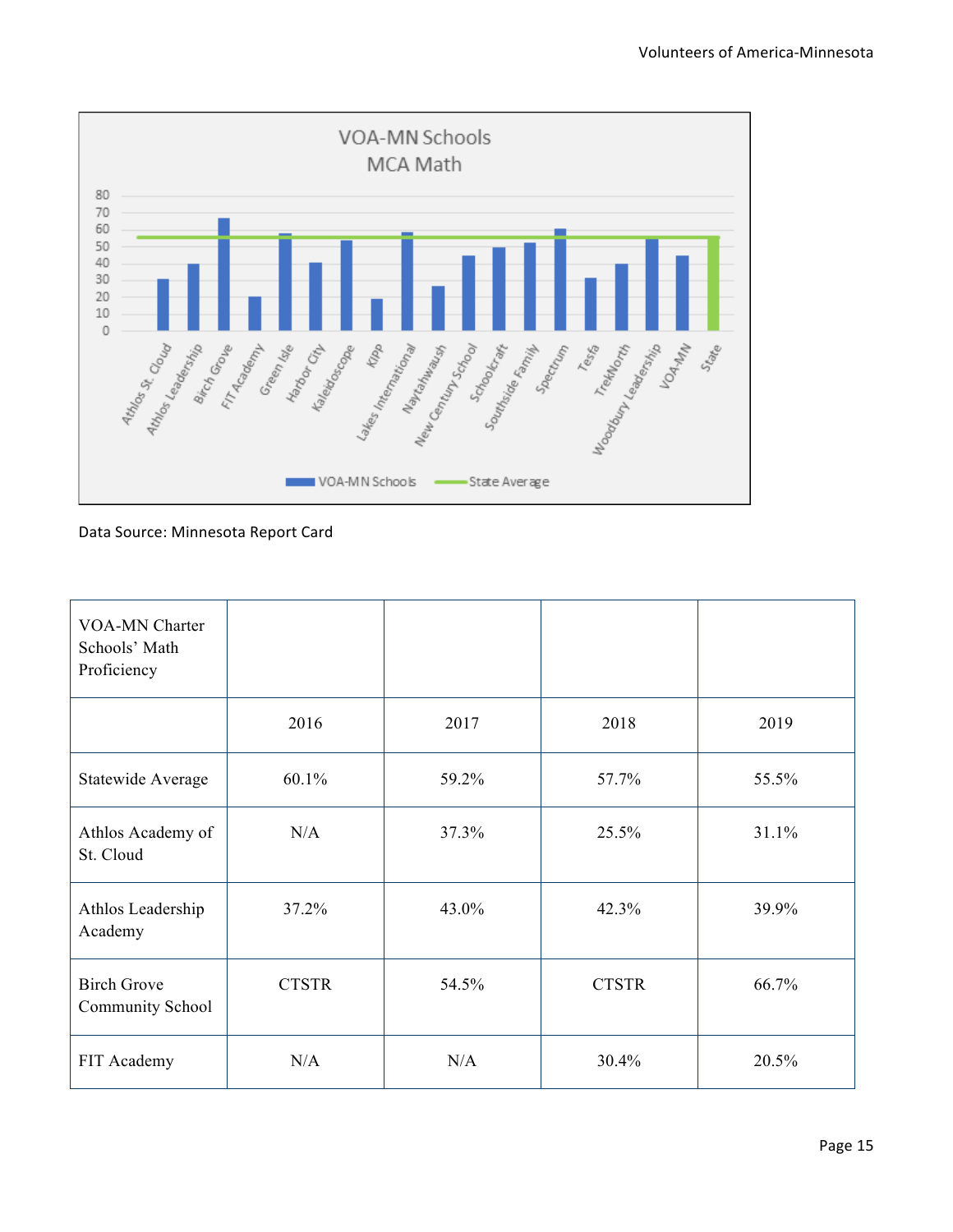| Green Isle<br>Community School             | 58.3%    | 58.6% | 42.4% | 57.7% |
|--------------------------------------------|----------|-------|-------|-------|
| Harbor City<br><b>International School</b> | 45.7%    | 51.6% | 52.3% | 40.5% |
| Kaleidoscope<br>Charter School             | 46.2%    | 48.5% | 49.2% | 54.0% |
| <b>KIPP North Star</b><br>Academy          | 35.2%    | 34.8% | 32.3% | 19.2% |
| Lakes International<br>Language Academy    | 67.9%    | 59.6% | 65.4% | 58.8% |
| Naytahwaush<br>Community Charter<br>School | 41.9%    | 37.8% | 40.5% | 26.8% |
| New Century<br>School                      | N/A      | 13.3% | 33.3% | 44.8% |
| Schoolcraft<br>Learning<br>Community       | 56.9%    | 55.1% | 45.9% | 50.0% |
| Southside Family<br>Charter School         | 56.5%    | 57.1% | 60.6% | 52.2% |
| Spectrum High<br>School                    | 62.2%    | 64.3% | 66.8% | 61.0% |
| Tesfa International<br>School              | $10.0\%$ | 6.3%  | 14.3% | 31.6% |
| TrekNorth High<br>School                   | 48.8%    | 47.5% | 45.4% | 40.3% |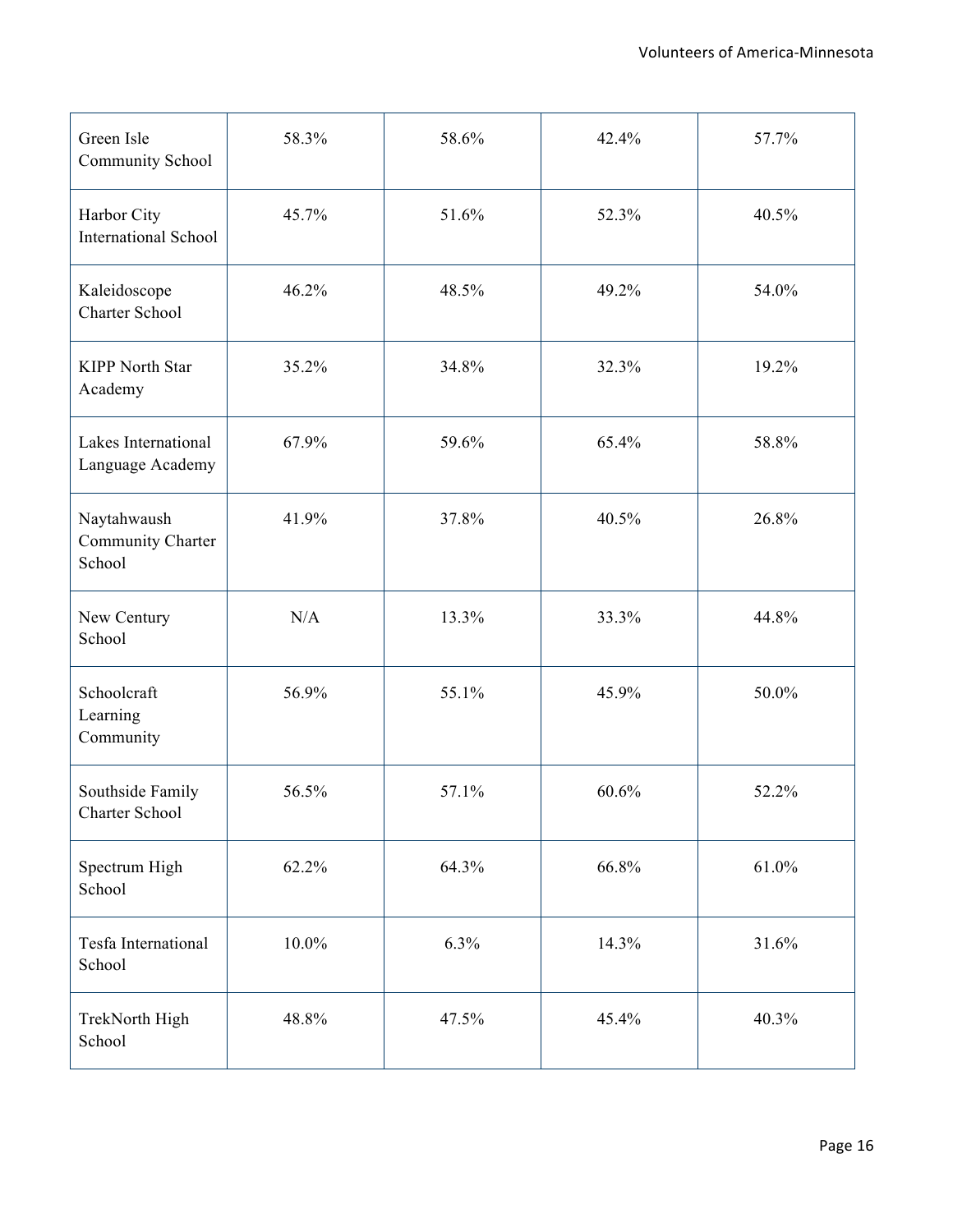| Woodbury<br>Leadership<br>Academy | $75.2\%$ | 66.7% | 67.0% | 54.2% |
|-----------------------------------|----------|-------|-------|-------|
| VOA-MN                            | 50.8%    | 49.5% | 48.2% | 44.8% |

Both the chart and the table above illustrate the 2019 math proficiency for the VOA-MN network of charter schools. The green line indicates the state average 55.5%. Four schools in the VOA-MN network, Birch Grove Community School, Green Isle Community School, Lakes International Language Academy and Spectrum High School, met or exceeded the state average on the 2019 math MCA. In addition, four schools in the VOA-MN network, Kaleidoscope Charter School, Schoolcraft Learning Community, Southside Family Charter School and Woodbury Leadership Academy, scored within ten percentage points of the state average. The remaining nine schools scored below 45.5% on the 2019 math MCA. This is an area for continued improvement for all the schools in the VOA-MN network of charter schools. As an authorizer, VOA-MN will continue to emphasize the importance of data-driven decision making at the school level as well as academic goal-based professional development.



Data Source: Minnesota Report Card

\* Birch Grove Community School did not have a testing cell large enough to record a score.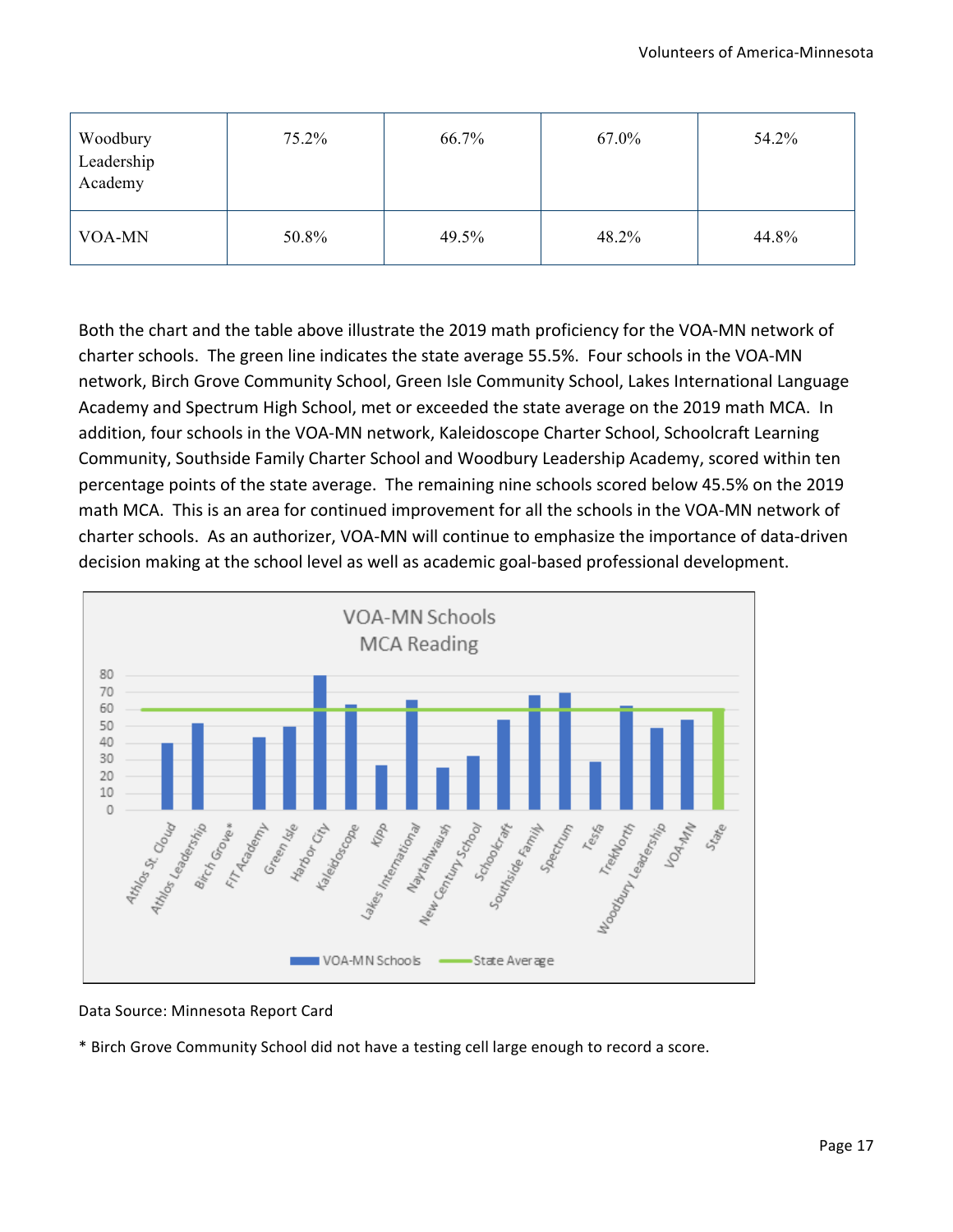| VOA-MN Charter<br>Schools' Reading<br>Proficiency |              |       |              |              |
|---------------------------------------------------|--------------|-------|--------------|--------------|
|                                                   | 2016         | 2017  | 2018         | 2019         |
| Statewide Average                                 | 60.2%        | 60.6% | 60.4%        | 59.7%        |
| Athlos Academy of<br>St. Cloud                    | N/A          | 42.1% | 36.4%        | 40.2%        |
| Athlos Leadership<br>Academy                      | 49.5%        | 48.1% | 53.3%        | 51.6%        |
| <b>Birch Grove</b><br>Community School            | <b>CTSTR</b> | 63.6% | <b>CTSTR</b> | <b>CTSTR</b> |
| FIT Academy                                       | N/A          | N/A   | 58.1%        | 43.2%        |
| Green Isle<br>Community School                    | 41.7%%       | 58.6% | 45.5%        | 50.0%        |
| Harbor City<br><b>International School</b>        | 87.9%        | 71.4% | 83.0%        | 81.3%        |
| Kaleidoscope<br>Charter School                    | 49.3%        | 57.1% | 58.6%        | 62.9%        |
| <b>KIPP North Star</b><br>Academy                 | 29.9%        | 34.1% | 29.4%        | 26.8%        |
| Lakes International<br>Language Academy           | 56.9%        | 61.8% | 62.4%        | 65.7%        |
| Naytahwaush<br>Community Charter<br>School        | 58.1%        | 35.1% | 35.7%        | 25.5%        |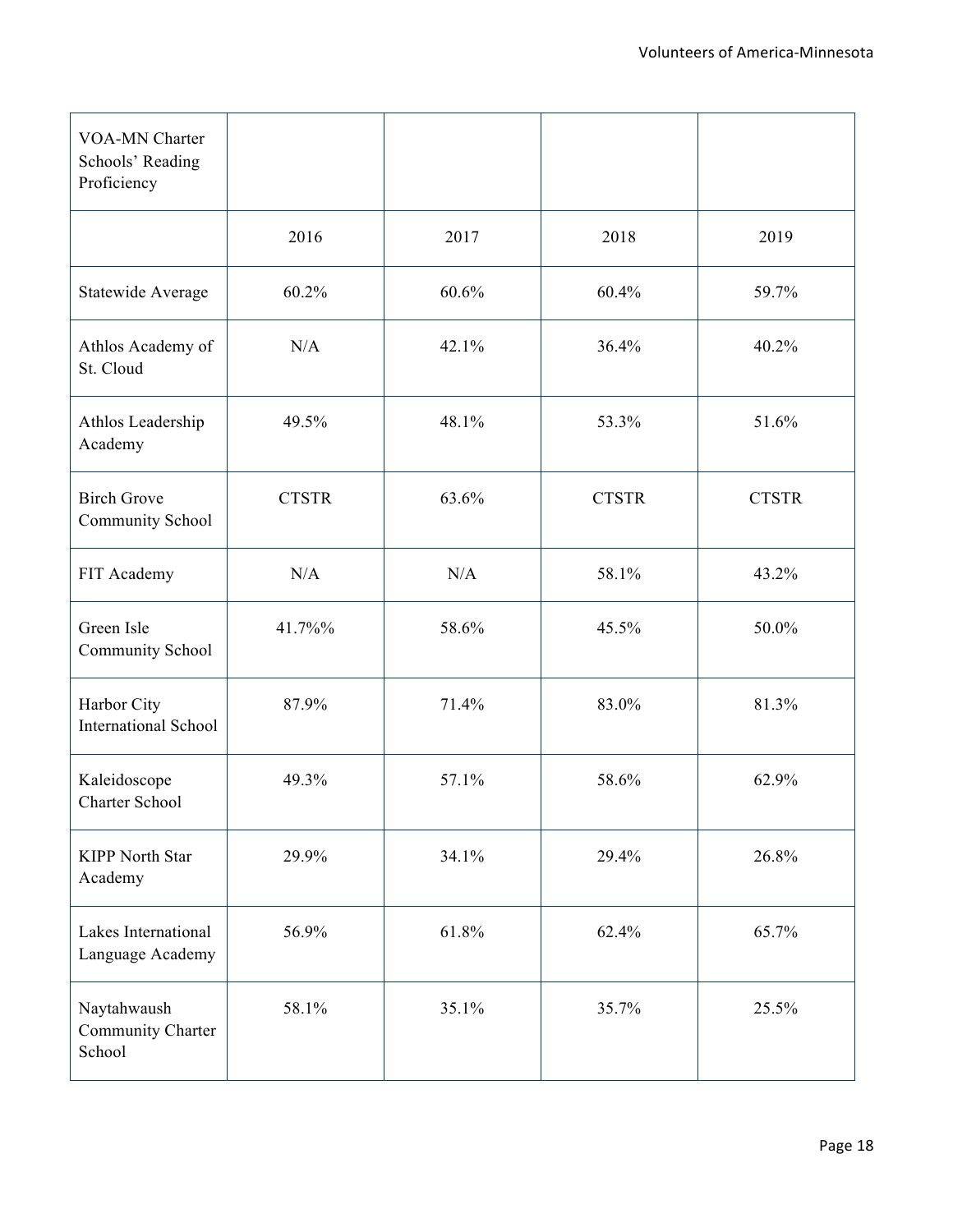| New Century<br>School                     | N/A   | 16.7% | 37.2% | 32.1% |
|-------------------------------------------|-------|-------|-------|-------|
| Schoolcraft<br>Learning<br>Community      | 63.2% | 62.2% | 58.7% | 53.9% |
| Southside Family<br><b>Charter School</b> | 61.2% | 66.2% | 64.6% | 68.2% |
| Spectrum High<br>School                   | 67.7% | 75.1% | 77.8% | 69.7% |
| Tesfa International<br>School             | 20.0% | 19.1% | 17.5% | 28.9% |
| TrekNorth High<br>School                  | 64.9% | 64.6% | 63.8% | 62.4% |
| Woodbury<br>Leadership<br>Academy         | 75.2% | 67.6% | 72.7% | 48.9% |
| VOA-MN                                    | 55.5% | 56.4% | 56.2% | 53.8% |

Both the chart and the table above illustrate the 2019 reading proficiency for the VOA-MN network of charter schools. The green line indicates the state average 59.7%. Six schools in the VOA-MN network, Harbor City International School, Kaleidoscope Charter School, Lakes International Language Academy, Southside Family Charter School, Spectrum High School and TrekNorth High School, met or exceeded the state average on the 2019 reading MCA. In addition, three schools in the VOA-MN network, Athlos Leadership Academy, Green Isle Community School and Schoolcraft Learning Community, scored within ten percentage points of the state average. The remaining eight schools scored below 49.7% on the 2019 reading MCA. Reading proficiency is another area for continued improvement for all schools in the VOA-MN network of charter schools. As an authorizer, VOA-MN will continue to emphasize the importance of data-driven decision making at the school level as well as academic goal-based professional development.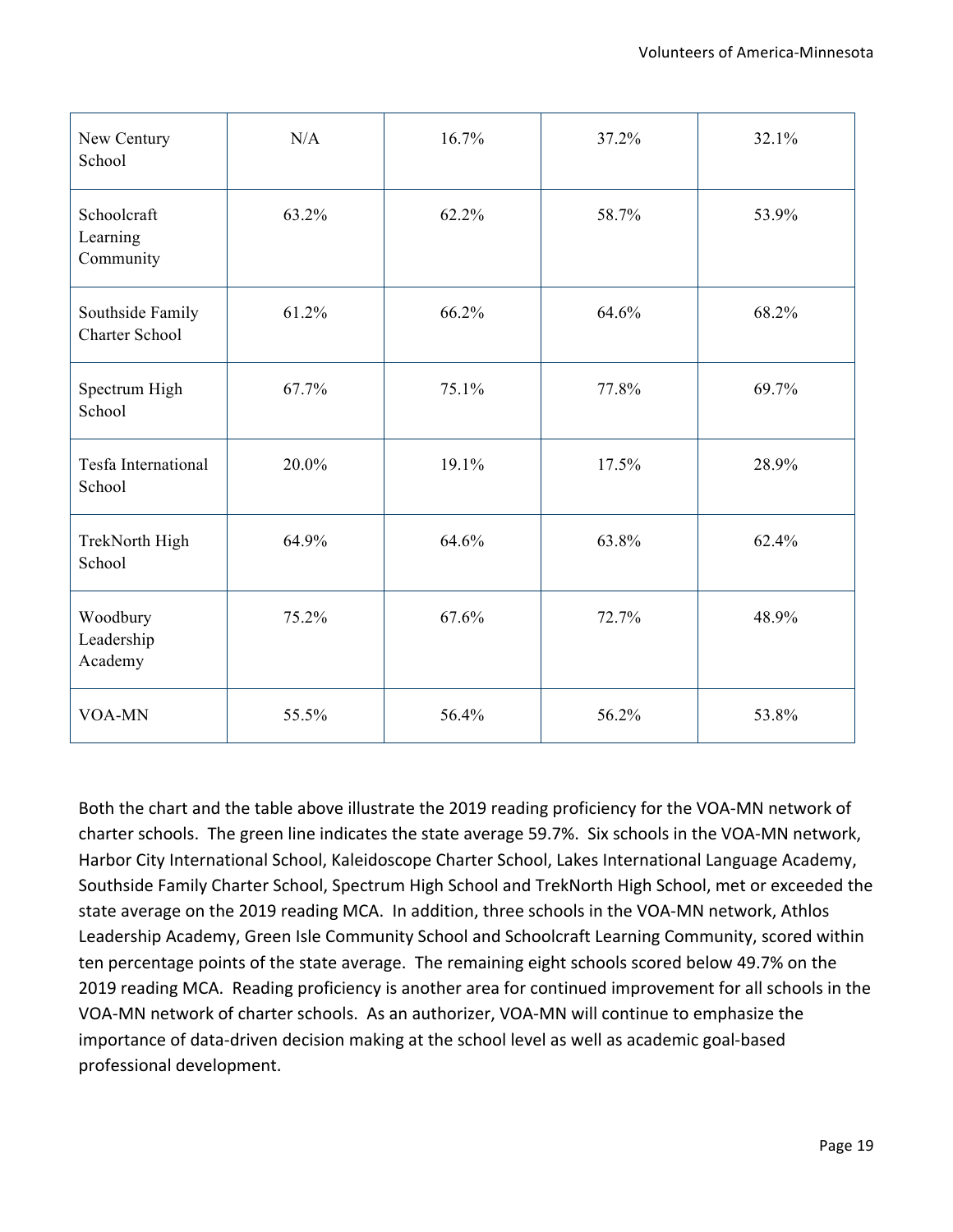

Data Source: Minnesota Report Card

\* Birch Grove Community School, Green Isle Community School, Naytahwaush Community Charter School and Tesfa International School did not have a testing cell large enough to record a score.

| <b>VOA-MN Charter</b><br>Schools' Science<br>Proficiency |              |              |              |              |
|----------------------------------------------------------|--------------|--------------|--------------|--------------|
|                                                          | 2016         | 2017         | 2018         | 2019         |
| Statewide Average                                        | 55.5%        | 54.7%        | 52.5%        | 50.7%        |
| Athlos Academy of<br>St. Cloud                           | N/A          | 33.3%        | 36.9%        | 31.8%        |
| Athlos Leadership<br>Academy                             | 31.1%        | 34.6%        | 38.2%        | 28.1%        |
| <b>Birch Grove</b><br>Community School                   | <b>CTSTR</b> | <b>CTSTR</b> | <b>CTSTR</b> | <b>CTSTR</b> |
| FIT Academy                                              | N/A          | N/A          | 37.5%        | 25.0%        |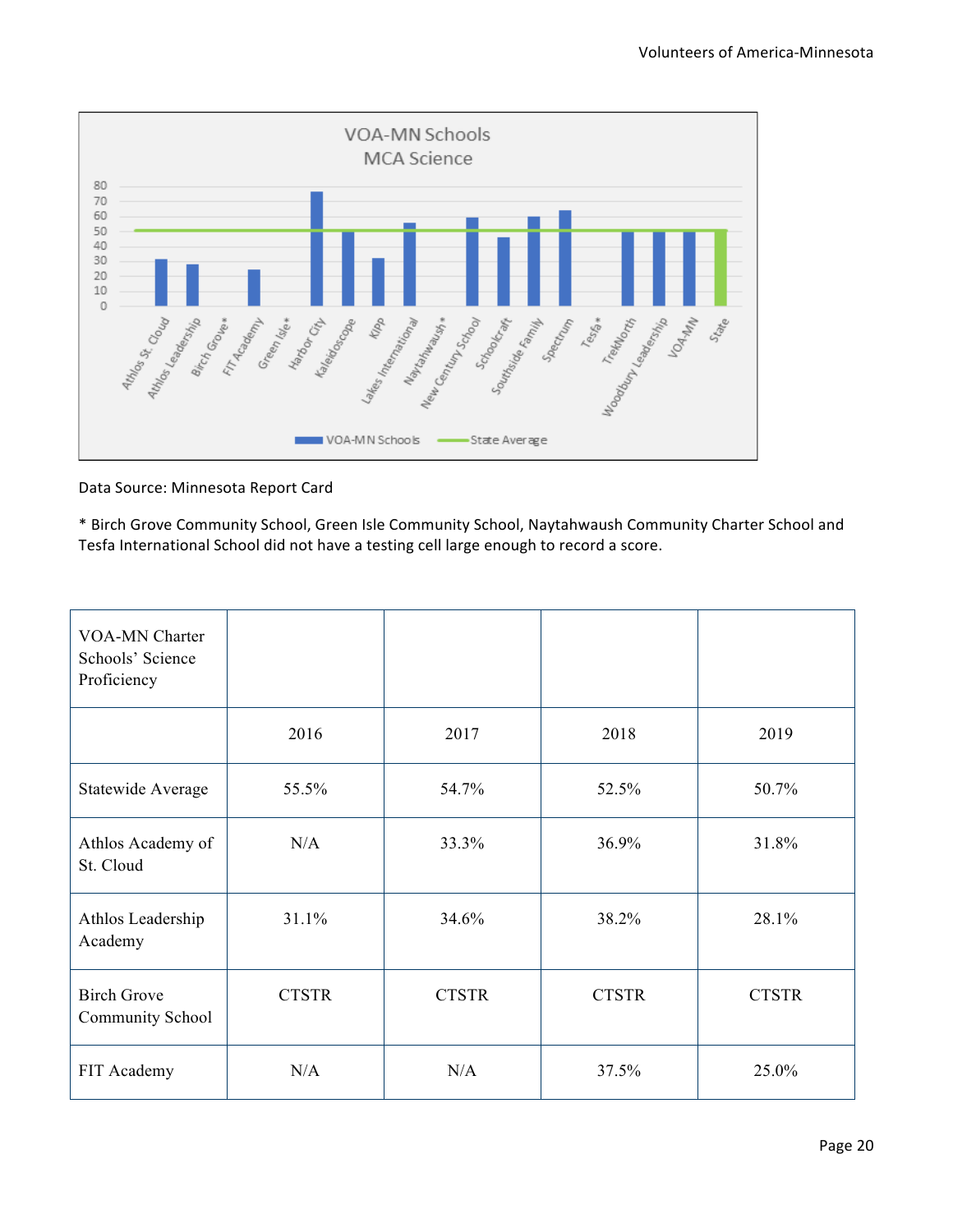| Green Isle<br>Community School             | <b>CTSTR</b> | <b>CTSTR</b> | <b>CTSTR</b> | <b>CTSTR</b> |
|--------------------------------------------|--------------|--------------|--------------|--------------|
| Harbor City<br><b>International School</b> | N/A          | 62.7%        | N/A          | 76.6%        |
| Kaleidoscope<br>Charter School             | 59.0%        | 56.0%        | 49.5%        | 51.3%        |
| <b>KIPP North Star</b><br>Academy          | 37.0%        | 32.8%        | 44.4%        | 32.4%        |
| Lakes International<br>Language Academy    | 57.6%        | 53.3%        | 47.6%        | 55.9%        |
| Naytahwaush<br>Community Charter<br>School | <b>CTSTR</b> | 10.0%        | <b>CTSTR</b> | <b>CTSTR</b> |
| New Century<br>School                      | N/A          | 18.2%        | 58.3%        | 59.3%        |
| Schoolcraft<br>Learning<br>Community       | 60.0%        | 60.7%        | 51.5%        | 45.9%        |
| Southside Family<br>Charter School         | 42.1%        | 69.1%        | 57.1%        | 60.0%        |
| Spectrum High<br>School                    | 67.1%        | 63.9%        | 67.0%        | 63.9%        |
| Tesfa International<br>School              | 25.0%        | 8.3%         | 17.6%        | <b>CTSTR</b> |
| TrekNorth High<br>School                   | 50.9%        | 58.0%        | 42.3%        | 51.3%        |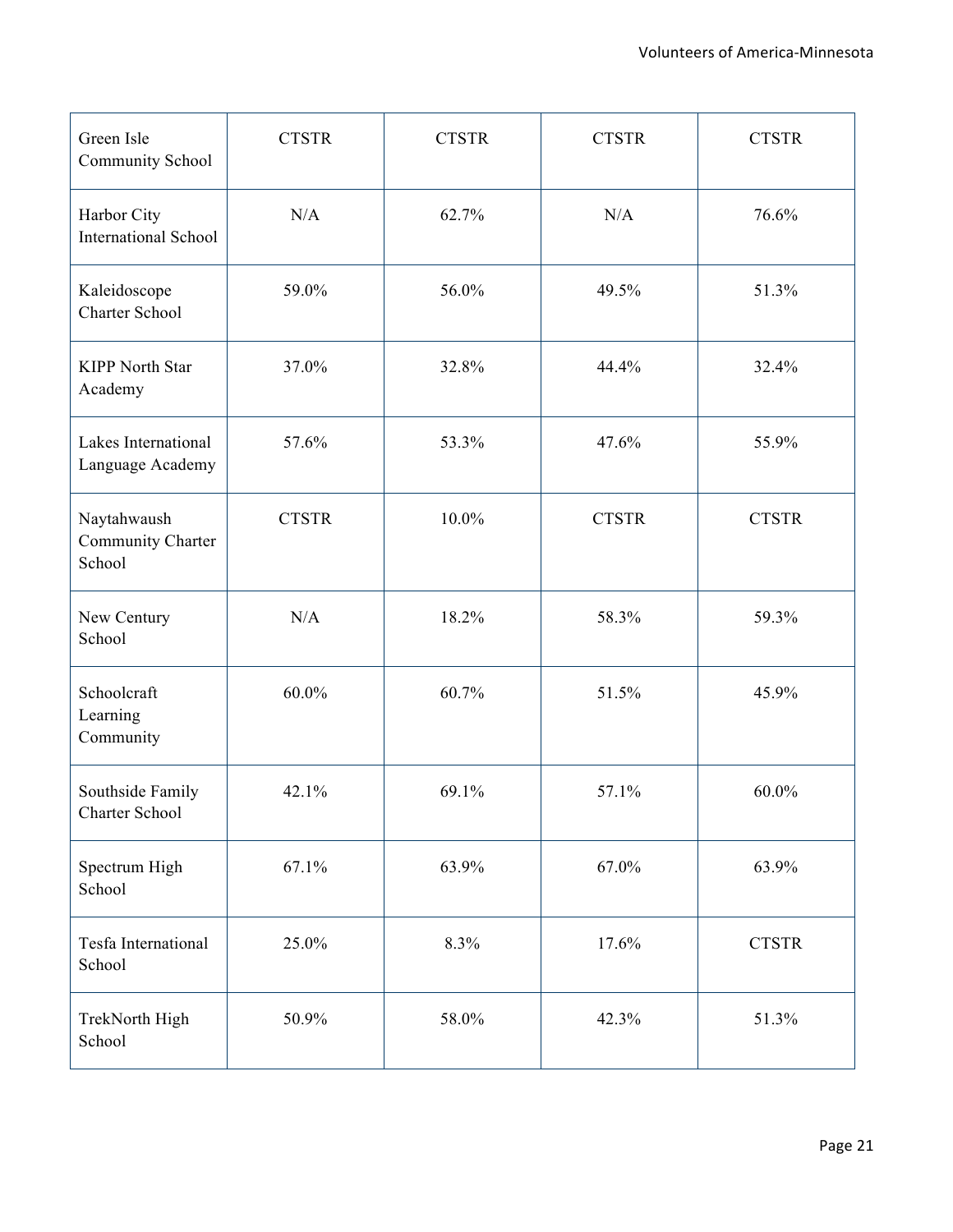| Woodbury<br>Leadership<br>Academy | 90.9% | 60.9% | 64.0% | 50.0% |
|-----------------------------------|-------|-------|-------|-------|
| VOA-MN                            | 53.0% | 46.3% | 47.0% | 49.6% |

Both the chart and the table above illustrate the 2019 science proficiency for the VOA-MN network of charter schools. The green line indicates the state average 50.7%. Five schools in the VOA-MN network, Harbor City International School, Kaleidoscope Charter School, Lakes International Language Academy, New Century School, Southside Family Charter School, Spectrum High School and TrekNorth High School, met or exceeded the state average on the 2019 science MCA. In addition, two schools in the VOA-MN network, Schoolcraft Learning Community School and Woodbury Leadership Academy, scored within ten percentage points of the state average. The remaining eight schools either scored below 40.7% on the 2019 science MCA or did not have enough a testing cell large enough to record a score.



\* The Birch Grove Community School has not had a large enough testing cell size in recent years to generate growth scores.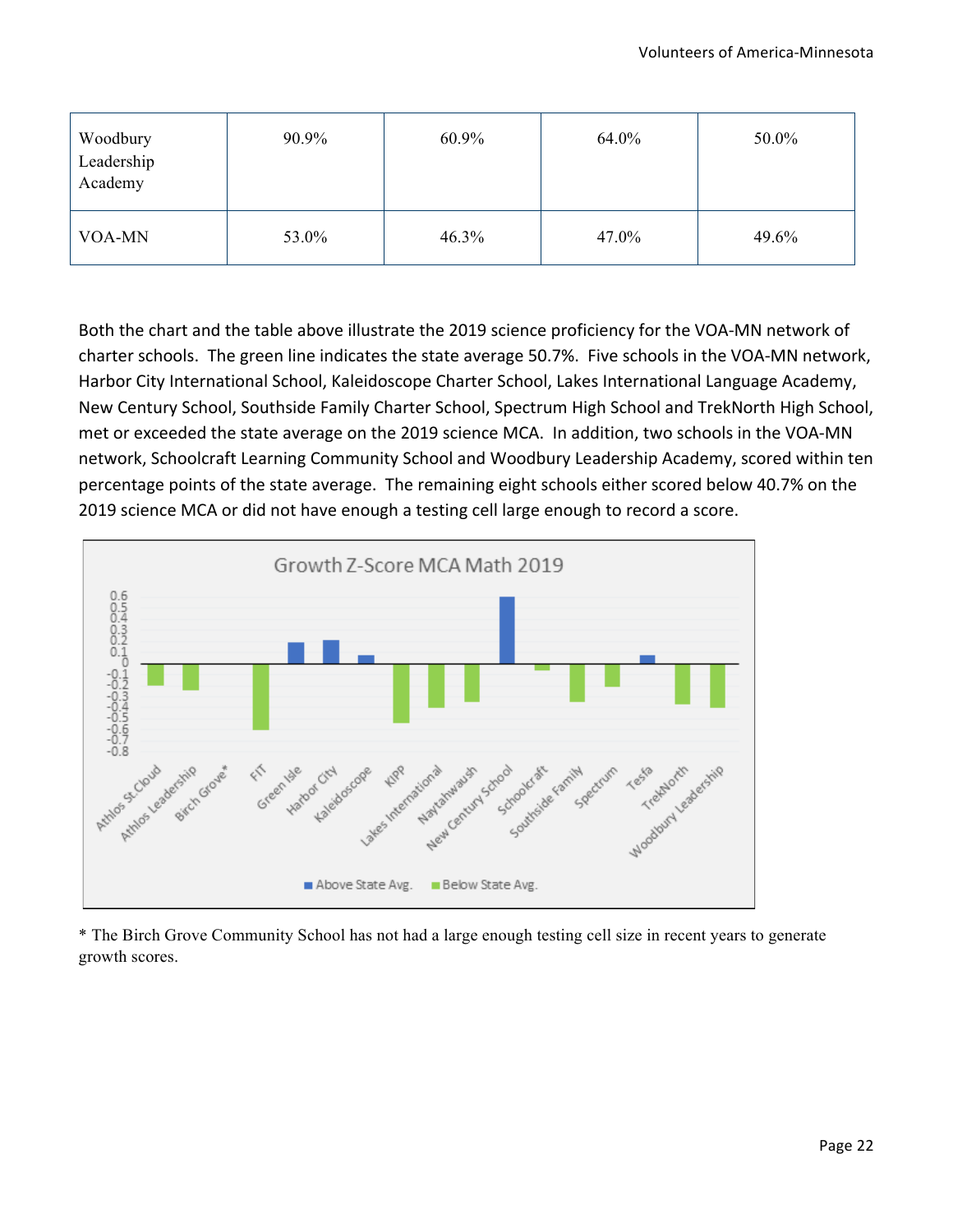

\* The Birch Grove Community School has not had a large enough testing cell size in recent years to generate growth scores.

| Growth Z-Score<br>2019 | Percent of LEAs with<br>Growth Z-Scores Above<br>the State Average for the<br>Same Grades Served | Count of LEAs with<br>Growth Z-Scores Above<br>the State Average for the<br>Same Grades Served | Count of LEAs with<br>Growth Z-Scores Below<br>the State Average for the<br>Same Grades Served |  |  |  |
|------------------------|--------------------------------------------------------------------------------------------------|------------------------------------------------------------------------------------------------|------------------------------------------------------------------------------------------------|--|--|--|
| Math*                  | 31.3%                                                                                            |                                                                                                |                                                                                                |  |  |  |
| Reading*               | 43.8%                                                                                            |                                                                                                | 9                                                                                              |  |  |  |

\* Growth Data Not available for Birch Grove Community School

The Minnesota Department of Education sets expectations for all students based on average improvements from year to year on statewide assessments. Students receive individual growth results by comparing their score from last year to the current year. This growth result tells whether students are progressing from year to year at expected rates. The above charts and table illustrate growth achieved by the schools in the VOA-MN network on the 2019 MCA math and reading assessments. The blue bars in the above charts indicate schools that had growth z-scores above the state average, while the green bars indicate schools that had scores below the state average. VOA-MN considers growth scores to be a valuable indicator when evaluating schools within its network. Based on data from the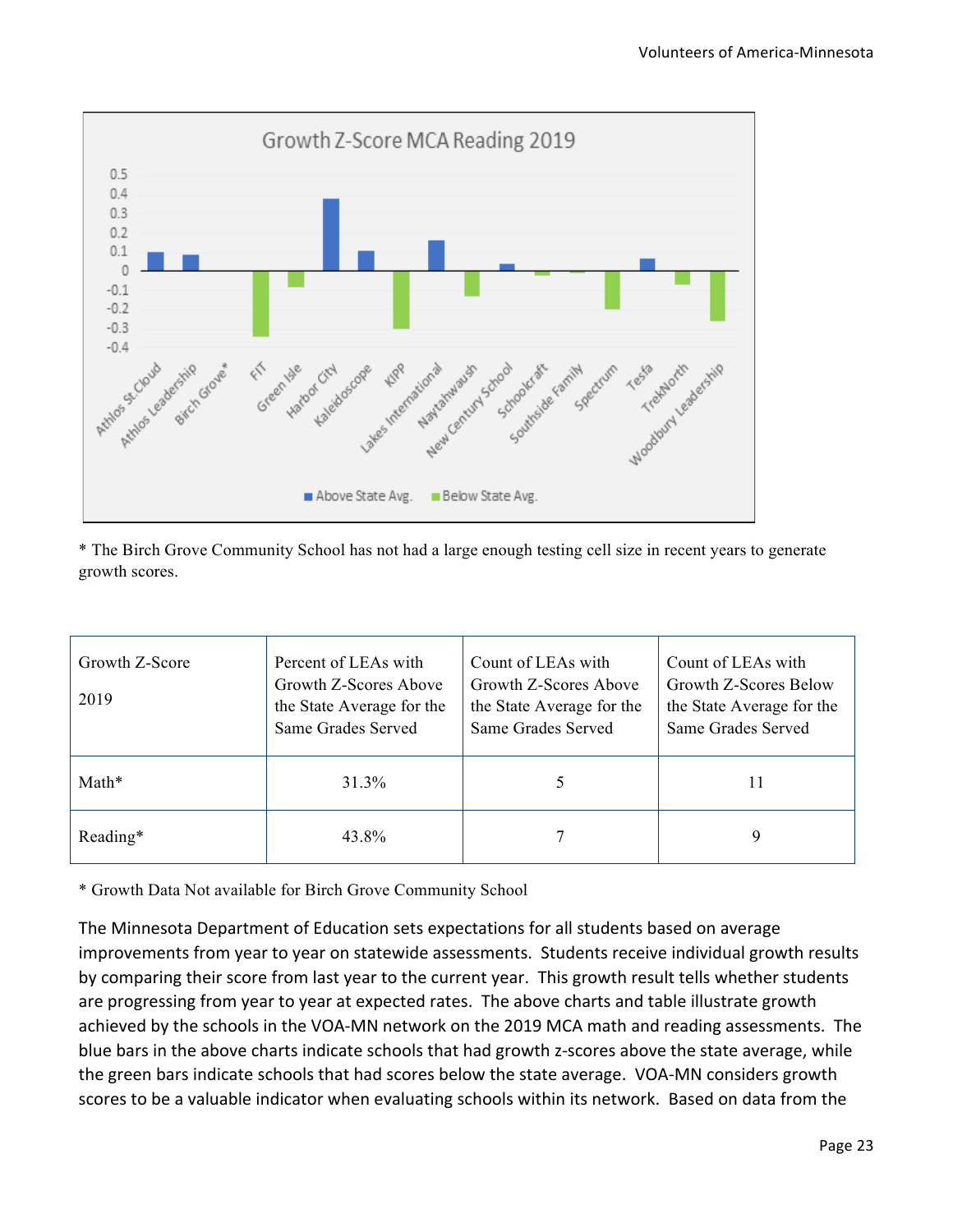2019 MCA math assessments, five schools from the VOA-MN network had growth scores above the state average, while seven schools had growth scores above the state average in reading. As an authorizer, VOA-MN will continue to emphasize the importance of student growth and achievement within its network of schools.

#### **Operational Performance**

Present outcome data regarding key operational performance indicators your organization used when evaluating your portfolio of charter schools. Provide a narrative analysis of this data, indicating strengths and **areas for improvement.**

**MANAGEMENT AND OPERATIONS STANDARDS** - Each VOA-MN authorized charter school maintains a "Compliance Binder" on site that includes VOA-MN defined evidence of compliance with state and federal statutes organized in the manner prescribed by VOA-MN. Additionally, VOA-MN authorized charter schools submit information to the authorizer in accordance with the VOA-MN prescribed Annual Submission Calendar. Management and operations of the school is monitored by the authorizer and reported in the Formal Site Visit Report annually and additionally as needed. The compliance binder and submission calendar are systems for ongoing monitoring of school performance and compliance and compliance requirements are imbedded in previous sections.

All schools received their formal and informal school site visits by authorizer VOA-MN in FY19 and received their Formal Site Visit Reports. Site visits are generally conducted by the Senior Program Manager. 98 percent of schools were 100 percent compliant – meeting all operation standards. As expected, a couple of schools had a little room for improvement, mostly due to leadership changes and documents misplaced during the transition.

**SCHOOL BOARD GOVERNANCE STANDARDS** – The authorizer regularly monitors the performance quality of the school board based on authorizer observations; interviews with the director, board and faculty; and the review of school policies, reports and board meeting minutes. A school must have a governance model that provides quality oversight by ensuring that there are checks and balances between the board and the school administrators. 

The VOA-MN Charter School Authorizing Program publishes annually a School Board Governance Report on their network of authorized charter schools. The purpose of the report is to be a single annual source on the board operations and compliance of the fifteen VOA-MN- authorized charter schools. Authorizer VOA-MN also observes a minimum of one school board meeting annually.

The VOA-MN determined school board governance standards contained below are uniform for all VOA-MN charter schools. The standards are contained in VOA-MN Charter Contract Addendum B (School Accountability and Authorizer Oversight System) and serve as the basis for both annual authorizer monitoring of school board performance and contract renewal determinations. The authorizer will monitor school performance meeting these standards on an ongoing basis and the standards are evaluated in the annual VOA-MN Network Governance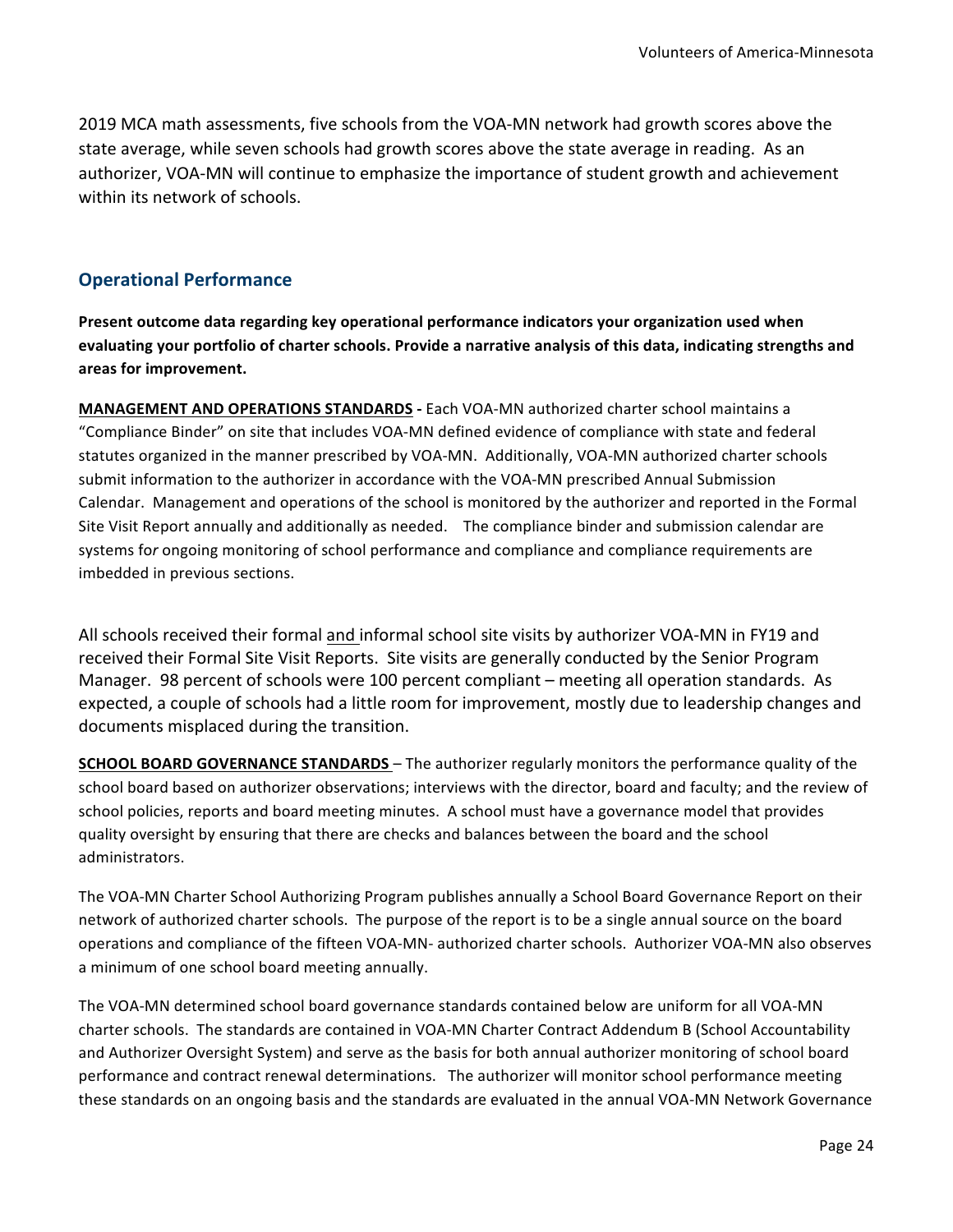Report. The standards also serve as the criteria for contract renewal determinations. The authorizer reserves the right to have flexibility to reasonably amend these standards / expectations as needed.

VOA-MN's school board governance standards / expectations include the following:

- 1. The Board of Directors met its governance model requirements laid out in its bylaws and membership requirements as required by Minnesota Statute\*.
- 2. The Board of Directors has the necessary knowledge to carry out the responsibilities contained in Minn Stat 124E.07, Subd. 6. (Duties), including knowledge in finance/budget, policy/legal, personnel/employment, and education.
- 3. The board adheres to an orientation process for bringing on new members.
- 4. The Board of Directors complies with initial and ongoing training requirements set forth in Minn. Stat 124E.07, Subd 7 (Training): governance, financial, and employment policies and practices.
- 5. The Board of Directors completes a self-evaluation each year.
- 6. The Board of Directors will comply with MN Open Meeting Law, Chapter 13D, and maintains a quorum for all board meetings.
- 7. The board regularly reviews, updates, and approves its bylaws. The bylaws are consistent with state law.
- 8. The Board of Directors adheres to board member election requirements set forth by state statute\*.
- 9. The Board conducts an annual evaluation (including all aspects of the position description) of the performance of the school leader through a defined annual evaluation process.
- 10. The Board has a board-approved professional development plan for the school director (if applicable as required by Minn. Stat. 124E.12, Subd. 2\*.
- 11. The Board of Directors monitors the organization's adherence to school board policies.
- 12. The Board of Directors complies with Federal data practices law and the Minnesota Data Practices Act (Minn. Stat. Chapter 13)\*.
- 13. The Board of Directors provides ongoing oversight of school academic performance.
- 14. The school maintains a high level of parent, teacher and student satisfaction rates based on school conducted surveys and student/faculty retention rates.
- 15. Board documents are distributed to all board members at least 3 days prior to a board meeting.
- 16. The Board of Directors maintains a Board Documents Binder which includes meeting minutes, bylaws and articles of incorporation and financial statements; and statutory requirements for posting board related information on the school's website\*.
- 17. The board has a policy review calendar and reviews and updates its policies as needed or required by state law.

Of these 17 standards, VOA schools meet many, if not all, of the standards and those that miss achieving the Governance Award miss one or two standards. However, the following list of VOA-MN schools were determined to have met all of the VOA-MN Board Governance standards from July 1, 2018 – June 30, 2019: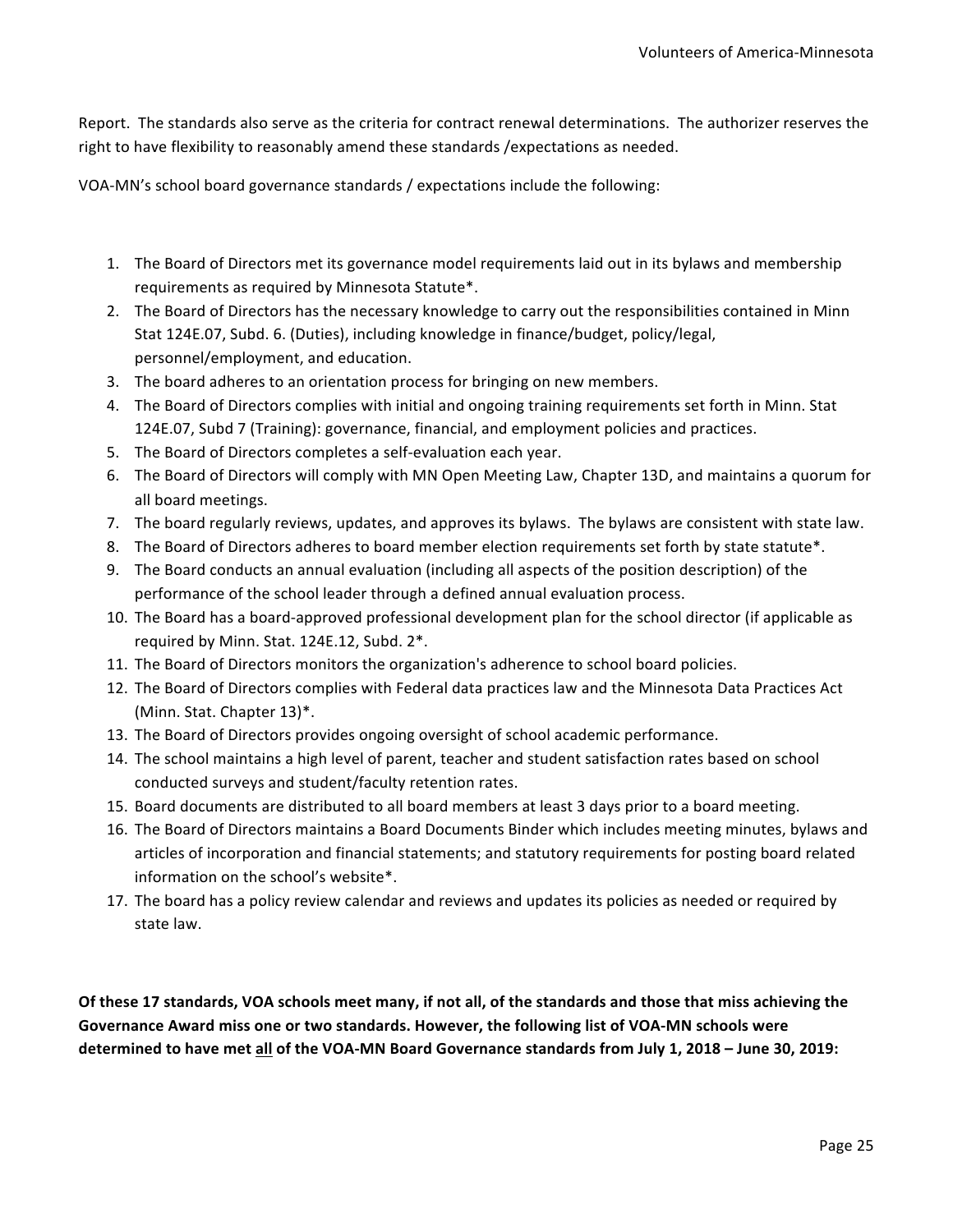## **VOA-MN SCHOOL** ATHLOS LEADERSHIP ACADEMY BIRCH GROVE COMMUNITY SCHOOL **GREEN ISLE CHARTER SCHOOL** KALEIDOSCOPE CHARTER SCHOOL LAKES INTERNATIONAL LEADERSHIP ACADEMY NAYTAWAUSH CHARTER SCHOOL SPECTRUM JR AND SR HIGH TREKNORTH JR. & SR. HIGH

#### **Financial Performance**

Present outcome data regarding key financial performance indicators your organization used when evaluating your portfolio of charter schools. Provide a narrative analysis of this data, indicating strengths and areas for **improvement.**

#### **SCHOOL FINANCIAL STANDARDS (FY 2019)**

The VOA-MN Charter School Authorizing Program provides high quality financial oversight of its network of schools. These schools pride themselves on being part of a cooperative venture where ideas are shared and input from school leaders is valued and used to strengthen all members.

The VOA-MN determined school financial standards serve as the basis to monitor member school's financial health and compliance with state and federal laws, including proper use of public funds. In addition, the standards are used to evaluate school financial performance and to determine the VOA-MN Finance Award recipients.

There were 18 operational schools and no schools in planning during FY18. Key performance indicators used to evaluate VOA-MN authorized charter schools include:

- 1. The School maintains a balanced budget.
- 2. The School is compliant with state and federal financial reporting deadlines and laws, including the proper use of public funds.
- 3. The School's financial audit will be submitted to the Minnesota Department of Education, Office of the State Auditor and the authorizer by December 31.
- 4. Schools are expected to have audits that are free of all findings.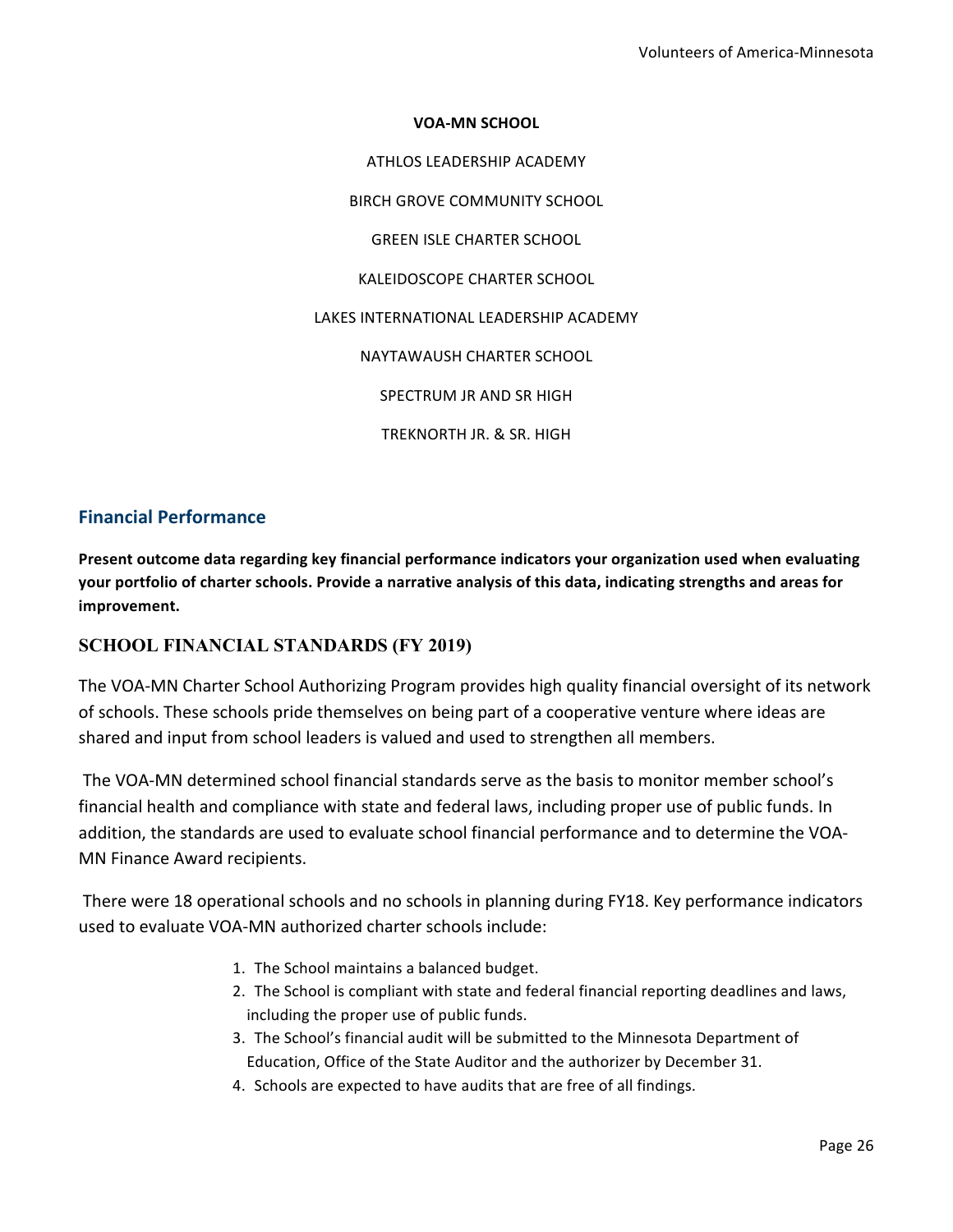- 5. The School is current on all financial obligations, including, but not limited to: pension payments, payroll taxes, insurance coverage, loan payments and terms.
- 6. The School provides VOA-MN and school board members with monthly financials. June financial reports may be delayed until year-end journal entries are completed. Packets include at least the following: 1) detailed income/expense report, 2) cash flow projection, 3) check register, and 4) current enrollment (Average Daily Membership). The board should review and approve the financials at each board meeting.
- 7. The School develops and maintains a targeted General Fund balance determined by the school board. For the finance report, VOA-MN also determines a standard for fund balance annually based on items such as school funding trends and funding hold-backs.
- 8. The School board has a finance committee that meets regularly to review financials.
- 9. All finance committee members exhibit working knowledge of financial oversight.
- 10. The School is not in Statutory Operating Debt (SOD).

#### **VOA-MN Finance Performance Indicator Results (2=met, 1=partially met, 0=did not meet)**

|                                       |                  |                  |                         |                         | <b>FB</b>      |                  |                  |                  |                  |                  |                |  |
|---------------------------------------|------------------|------------------|-------------------------|-------------------------|----------------|------------------|------------------|------------------|------------------|------------------|----------------|--|
| <b>School</b>                         | $\mathbf{1}$     | $\boldsymbol{2}$ | $\overline{\mathbf{3}}$ | $\overline{\mathbf{4}}$ | 5              | 6                | $\overline{7}$   | $\frac{0}{0}$    | 8                | 9                | 10             |  |
| Athlos Academy St Cloud               | 2                | $\overline{2}$   | $\overline{2}$          | $\boldsymbol{0}$        | $\overline{2}$ | $\boldsymbol{0}$ | $\boldsymbol{0}$ | $\boldsymbol{7}$ | $\mathbf{1}$     | $\overline{2}$   | $\overline{2}$ |  |
| Athlos Leadership Academy             | $\boldsymbol{0}$ | $\overline{2}$   | $\overline{2}$          | $\overline{2}$          | $\overline{2}$ | 1                | $\boldsymbol{0}$ | 12               | $\overline{2}$   | $\overline{2}$   | $\overline{2}$ |  |
| <b>Birch Grove Community School</b>   | $\overline{2}$   | $\overline{2}$   | $\overline{2}$          | $\boldsymbol{0}$        | $\overline{2}$ | $\overline{2}$   | $\boldsymbol{0}$ | 11               | $\boldsymbol{0}$ | $\overline{2}$   | $\overline{2}$ |  |
| Cornerstone Montessori Elem School    | $\overline{2}$   | $\overline{2}$   | $\overline{2}$          | $\overline{2}$          | $\overline{2}$ | $\overline{2}$   | $\overline{2}$   | 28               | $\overline{2}$   | $\overline{2}$   | $\overline{2}$ |  |
| FIT Academy                           | $\boldsymbol{0}$ | $\overline{2}$   | $\overline{2}$          | $\boldsymbol{0}$        | $\overline{2}$ | $\overline{2}$   | $\boldsymbol{0}$ | (1)              | $\overline{2}$   | $\overline{2}$   | $\overline{2}$ |  |
| Green Isle Community School           | $\overline{2}$   | $\overline{2}$   | $\overline{2}$          | $\boldsymbol{0}$        | $\overline{2}$ | $\mathbf{1}$     | $\boldsymbol{0}$ | 5                | $\overline{2}$   | $\overline{2}$   | $\overline{2}$ |  |
| Harbor City International School      | $\boldsymbol{0}$ | $\overline{2}$   | $\overline{2}$          | $\overline{2}$          | $\overline{2}$ | $\boldsymbol{0}$ | $\boldsymbol{0}$ | 25               | $\overline{2}$   | $\boldsymbol{0}$ | $\overline{2}$ |  |
| Kaleidoscope Charter School           | $\overline{2}$   | $\overline{2}$   | $\overline{2}$          | $\overline{2}$          | $\overline{2}$ | $\overline{2}$   | $\overline{2}$   | 25               | $\overline{2}$   | $\overline{2}$   | $\overline{2}$ |  |
| Kipp: Northstar Academy               | $\boldsymbol{0}$ | $\overline{2}$   | $\overline{2}$          | $\boldsymbol{0}$        | $\overline{2}$ | $\overline{2}$   | $\mathbf{1}$     | 15               | $\mathbf{1}$     | $\overline{2}$   | $\overline{2}$ |  |
| Lakes Intern'l Language Academy       | $\overline{2}$   | $\overline{2}$   | $\overline{2}$          | $\overline{2}$          | $\overline{2}$ | $\overline{2}$   | $\overline{2}$   | 32               | $\overline{2}$   | $\overline{2}$   | $\overline{2}$ |  |
| Naytahwaush Comm Charter School       | $\overline{2}$   | $\overline{2}$   | $\overline{2}$          | $\overline{2}$          | $\overline{2}$ | $\overline{2}$   | $\overline{2}$   | 96               | $\overline{2}$   | $\overline{2}$   | $\overline{2}$ |  |
| New Century School                    | $\overline{2}$   | $\overline{2}$   | $\overline{2}$          | $\overline{2}$          | $\overline{2}$ | 1                | $\mathbf{1}$     | 16               | $\overline{2}$   | $\overline{2}$   | $\overline{2}$ |  |
| <b>Schoolcraft Learning Community</b> | $\overline{2}$   | $\overline{2}$   | $\overline{2}$          | $\boldsymbol{0}$        | $\overline{2}$ | $\boldsymbol{0}$ | $\overline{2}$   | 20               | $\overline{2}$   | $\overline{2}$   | $\overline{2}$ |  |